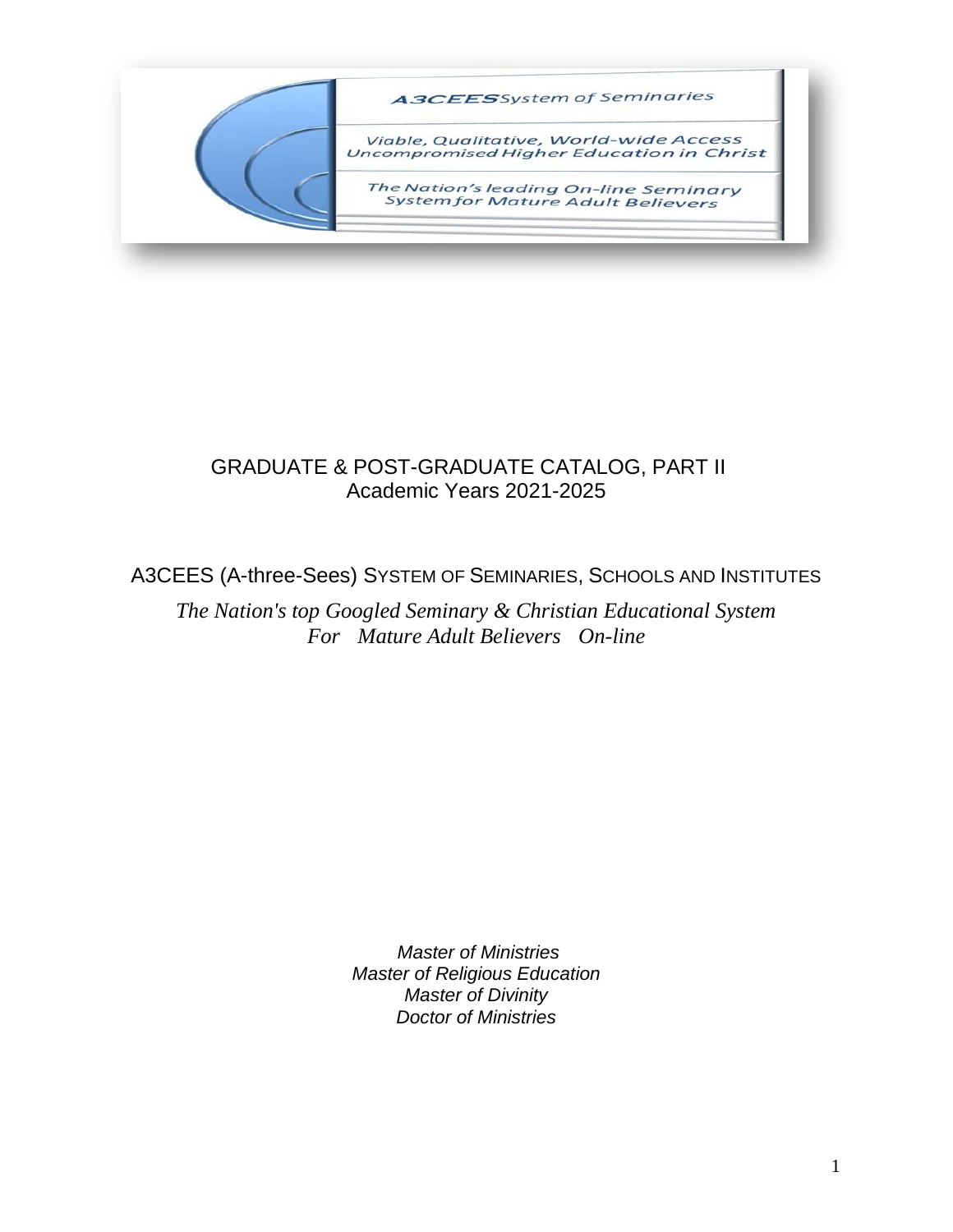## TABLE OF CONTENTS

(Pages 4-10 of this catalog are the same information as in the Undergraduate Catalog. Please see the Undergraduate Catalog for additional information) See Undergraduate Catalog

## **Undergraduate Catalog**

| <b>GENERAL INFORMATION</b>                                                                                                                                                                                                                                                                                                                                                                  | 4                                                                    |
|---------------------------------------------------------------------------------------------------------------------------------------------------------------------------------------------------------------------------------------------------------------------------------------------------------------------------------------------------------------------------------------------|----------------------------------------------------------------------|
| <b>History</b><br><b>Statement of Purpose</b><br>Philosophy of Education<br><b>Doctrinal Statement</b><br><b>Recognition and Accreditation</b><br><b>Code of Conduct</b><br><b>Non-Discriminatory Statement</b>                                                                                                                                                                             | 4<br>5<br>5<br>5<br>$\overline{7}$<br>8<br>9                         |
| <b>FACULTY AND STAFF</b>                                                                                                                                                                                                                                                                                                                                                                    | 9                                                                    |
| <b>Core Faculty</b><br><b>Adjunct Faculty</b><br><b>Emeritus and Resource Mentors</b><br><b>Administrative Staff and Boards</b><br><b>ACADEMIC INFORMATION</b>                                                                                                                                                                                                                              | 9<br>10<br>10<br>10<br>13                                            |
|                                                                                                                                                                                                                                                                                                                                                                                             |                                                                      |
| General<br><b>Undergraduate Courses of Study</b><br><b>Residency Requirement</b><br><b>Experience Assessment Credit</b><br>Challenges<br><b>Classification of Students</b><br><b>Time Restriction</b><br><b>Add/Drop Policies</b><br><b>Grading System</b><br>Incomplete Work<br><b>Special Class Enrollment Options</b><br><b>General Prerequisites &amp; Class</b><br><b>Restrictions</b> | 13<br>13<br>13<br>13<br>14<br>14<br>14<br>14<br>15<br>16<br>17<br>17 |
| Academic Probation<br>Honors<br><b>Graduation Requirements</b><br>Libraries                                                                                                                                                                                                                                                                                                                 | 17<br>18<br>18<br>18                                                 |
| <b>ON-LINE (OL) formerly DIRECTED</b><br><b>INDIVIDUALIZED STUDIES (OL)</b>                                                                                                                                                                                                                                                                                                                 | 20                                                                   |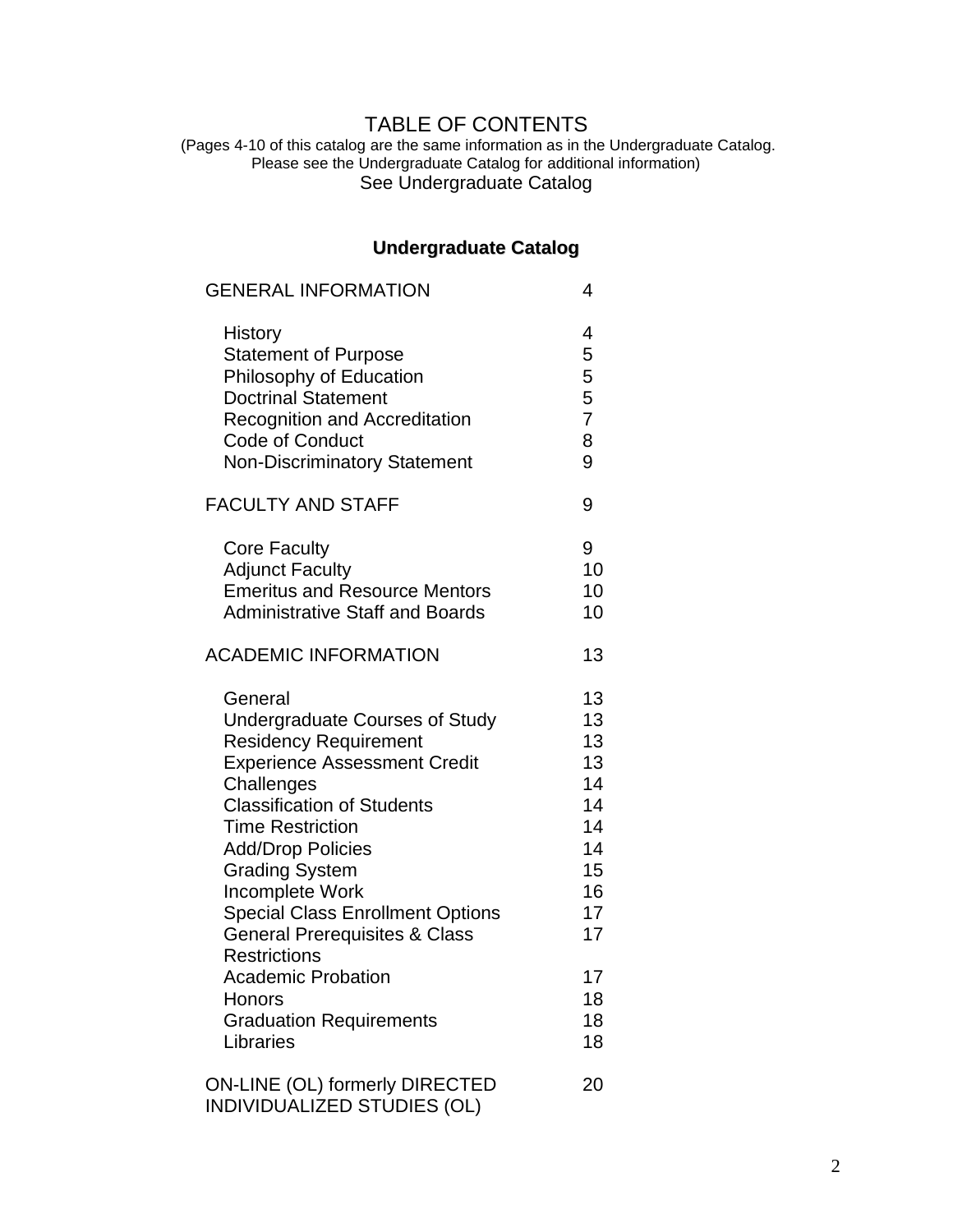| <b>CERTIFICATE PROGRAM</b><br>(School of Advanced Christian Training)                                                          | 21                   |
|--------------------------------------------------------------------------------------------------------------------------------|----------------------|
| <b>FINANCIAL INFORMATION</b>                                                                                                   | 22                   |
| <b>Tuition and Fee Structure</b><br><b>Tuition Assistance</b><br><b>Refund Policy</b><br><b>Financial Aid and Scholarships</b> | 22<br>22<br>23<br>23 |

# **Graduate Catalog**

| <b>Entrance Requirements</b>                                                                                                                                                                                                                                                                                                                                                                                          | <u>4</u>                                                                             |
|-----------------------------------------------------------------------------------------------------------------------------------------------------------------------------------------------------------------------------------------------------------------------------------------------------------------------------------------------------------------------------------------------------------------------|--------------------------------------------------------------------------------------|
| <b>Grading System</b><br><b>Grade Scale &amp; Grade Points</b><br>Incomplete Work<br><b>Special Class Enrollment Options</b><br>Honors<br><b>Time Restrictions</b>                                                                                                                                                                                                                                                    | $rac{5}{6}$ $rac{6}{6}$ $rac{7}{7}$ $rac{7}{1}$                                      |
| <b>COURSES OF STUDY</b><br><b>Master of Ministry Program</b><br><b>Master of Religious Education</b><br><b>Master of Divinity</b><br>Doctor of Ministry<br>Doctor of Religious Education                                                                                                                                                                                                                              | <u> 12</u><br>$\frac{11}{12}$ , $\frac{14}{15}$<br>$\frac{12}{12}$ , $\frac{16}{17}$ |
| <b>COURSE DESCRIPTIONS</b><br><b>Biblical Studies</b><br><b>New Testament Studies</b><br><b>Old Testament Studies</b><br><b>Studies in Theology</b><br><b>Studies in Biblical Languages</b><br><b>Studies in Pastoral Counseling</b><br><b>Studies in Pastoral Theology</b><br><b>Studies in Christian Education</b><br>Education<br><b>Studies in History</b><br><b>Studies in Music</b><br><b>Directed Research</b> | 18 18 20 21 21 22 23 24 25 26 26 26                                                  |

## APPENDIX

Recognition and Accreditation Tuition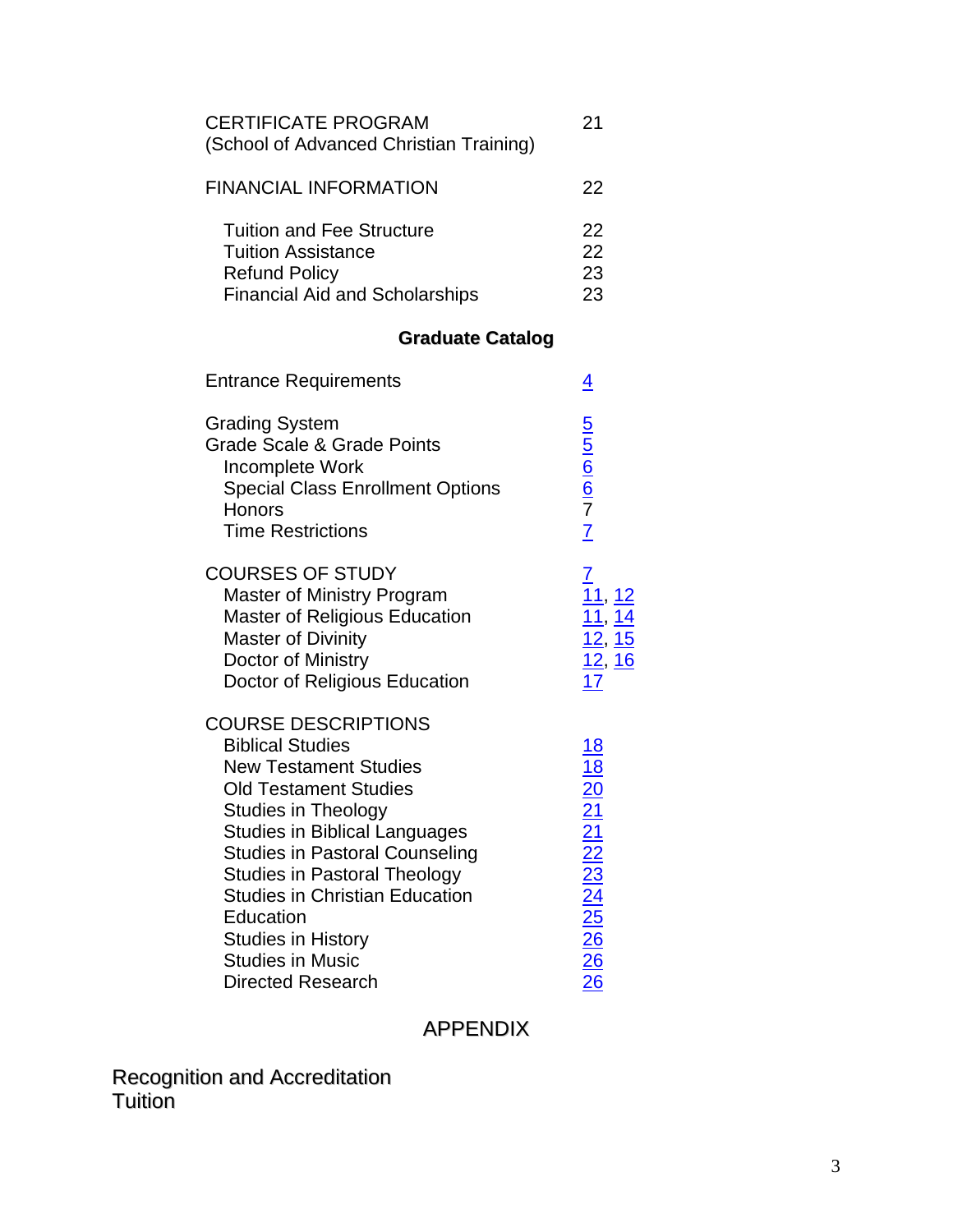<span id="page-3-0"></span>NOTE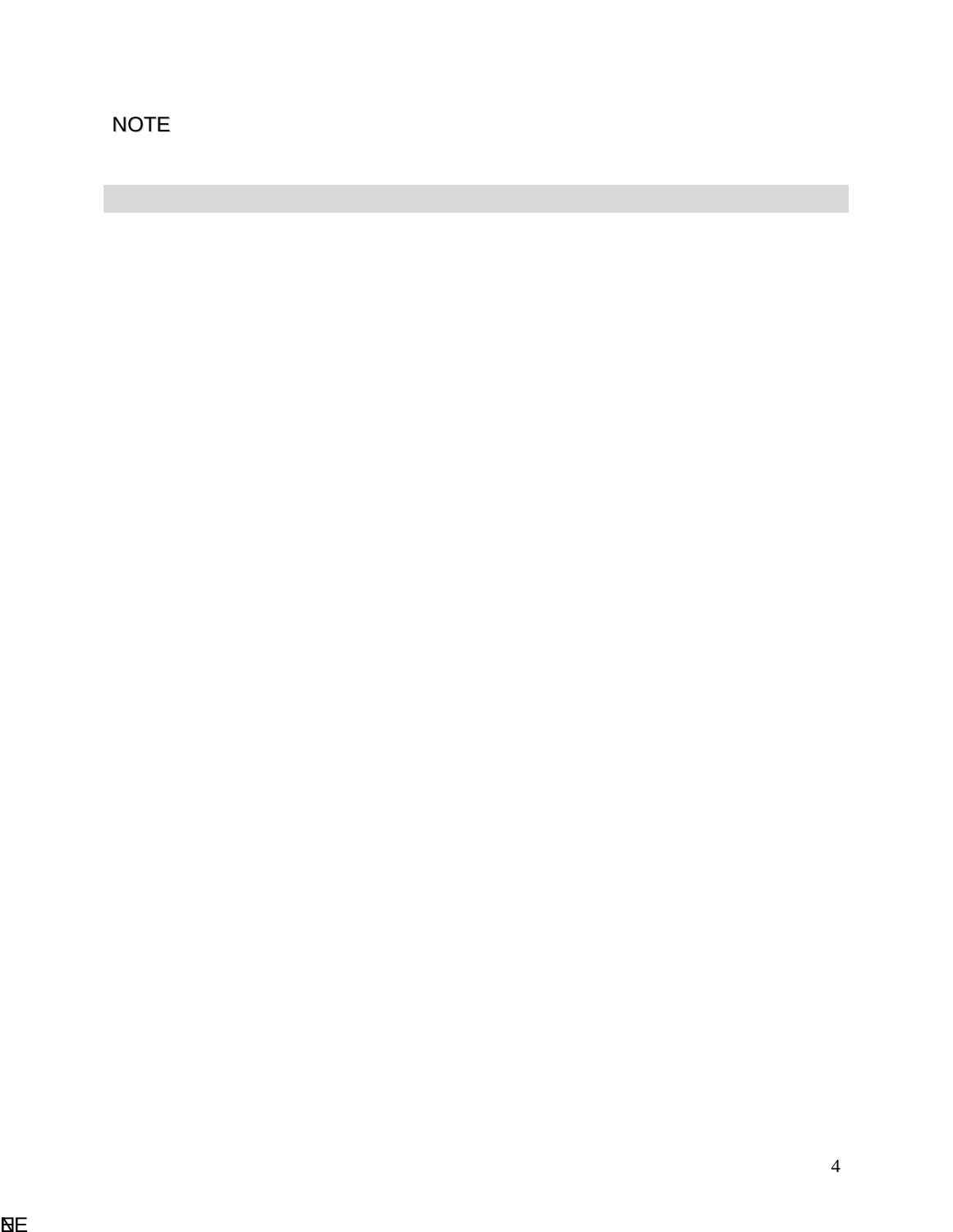#### **Advanced Standing Privileges**

Applicants who apply for advanced standing credit and who provide appropriate documentation that their experiential and ministerial learning have met the requirements for a particular class, may be granted advanced standing credit for that class, at the discretion of any of A3CEES' SYSTEM OF SEMINARIES, SCHOOLS & INSTITUTES.

#### <span id="page-4-0"></span>**Grading System**

| $\mathsf{A}$ | 93%-100%    | Outstanding achievement                                                                                     |
|--------------|-------------|-------------------------------------------------------------------------------------------------------------|
| в            | 85%-92%     | Superior work in a sustained and intelligent manner                                                         |
| C.           | 77%-84%     | Work which meets minimum required standards                                                                 |
| D            | 59%-76%     | Work which is deficient in one or more significant aspects, and is the<br>lowest passing grade <sup>*</sup> |
| F.           | 58% or less | Failure*                                                                                                    |

**\*** If a grade of D or F is received in any required course, the class MUST BE REPEATED.

**W** Withdrawal from a class after the third meeting (traditional) or after the submission of the first lessons (OL). Withdrawal requires written petition from the student and must be approved by the Professor of that class and the Dean

- **WP** Withdrawal while maintaining a passing grade**\*\***
- **WF** Withdrawal while failing**\*\***
- **I** Work which was not completed on time.

**\*\*** If a withdrawal has not been properly approved, a grade of "F" will be recorded.

#### <span id="page-4-1"></span>**Grade Scale & Grade Points**

Graduation not only depends upon completion of the prescribed number of units of coursework taken but also upon the GPA, which is calculated by dividing the total earned Grade Points by the total number of classes in which the student has enrolled, excluding those classes for which the student received the grade of *W*, *WP, P, CR* or *NCR*.

**Current Grade Point Average** The GPA earned in the last quarter of enrollment

**Cumulative Grade Point Average** The average of the total of grade points accumulated divided by the total of all hours earned in the current degree program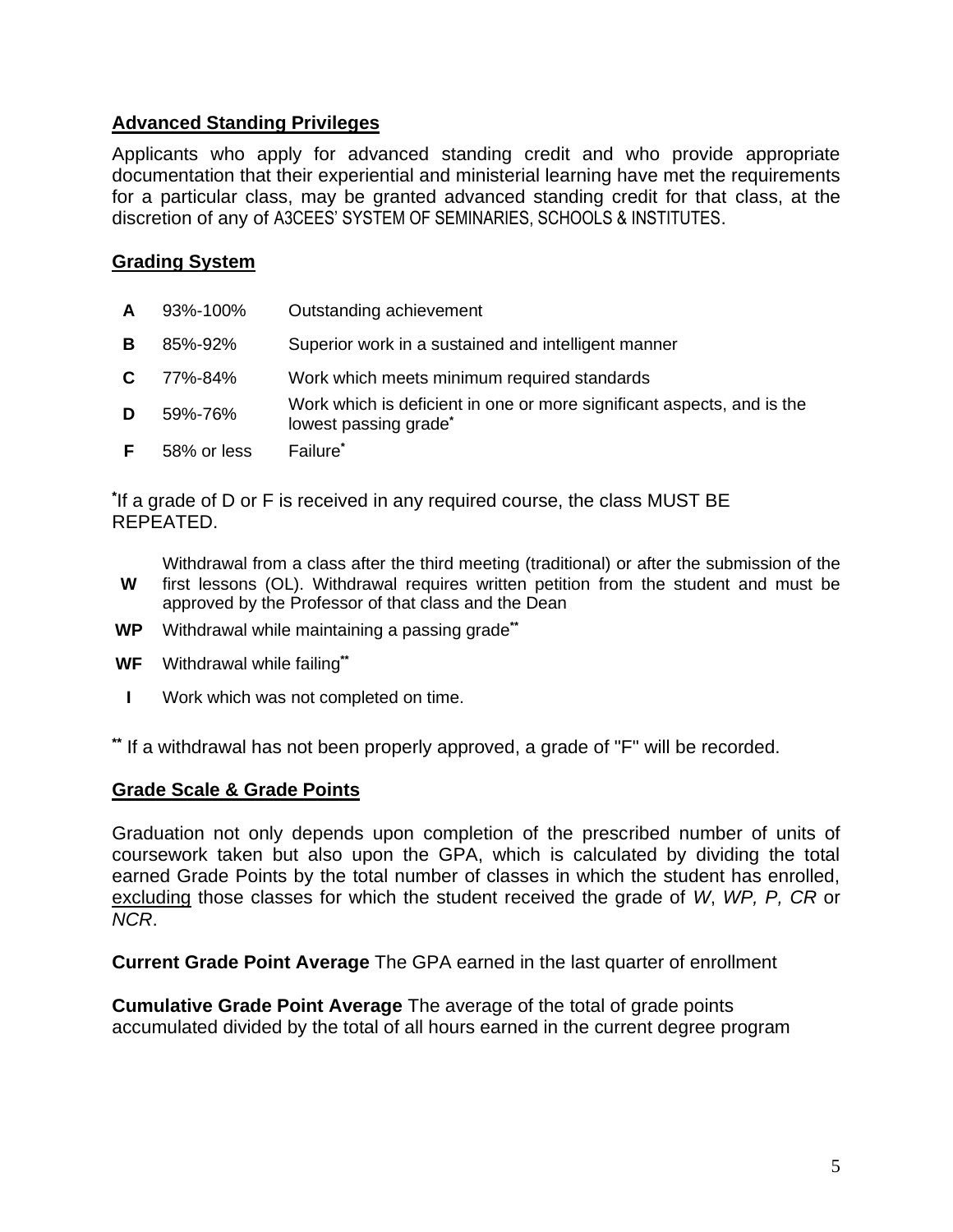#### GRADE SCALE GRADE POINTS

|   | 4 | 93-100%     |           | Incomplete              |
|---|---|-------------|-----------|-------------------------|
| В | 3 | 85-92%      |           | Pass                    |
|   | 2 | 77-84%      | CR        | Credit                  |
|   |   | 59-76%      | NC.       | No Credit               |
|   |   | 58% or less | <b>WP</b> | <b>Withdrew Passing</b> |
|   |   |             | WF        | <b>Withdrew Failing</b> |

#### <span id="page-5-0"></span>**Incomplete Work (Where applicable)**

A grade of *I* is assigned only in cases of extreme emergencies, and indicates that the required course work for the class is incomplete. Incomplete work must be completed not later than four calendar weeks following the Friday of the week in which the final examination for the class was given. If the assignments are not made up, a grade which the Professor has already assigned an *I* automatically becomes effective and is placed on the permanent record of the student. If the incomplete work results in a grade of *D* or *F*, credit for the class may be obtained only by repeating and satisfactorily completing the class.

Students who receive an *I* in a traditional class may, under extreme or unusual circumstances, complete the required coursework in the on-line OL Department with the approval of dean or appropriate officer. Under no circumstances is a Professor required to assign make-up work or administer a make-up examination. Extensions or exceptions to the four-week limitation are made only with the approval of the Dean.

#### **Special Class Enrollment Options**

**Pass/Fail** Outstanding students may enroll for one class per quarter on a Pass/Fail basis. The request for such a grade must be made at the time of registration. A maximum of three classes taken on the Pass/Fail basis may be credited toward graduation.

**Credit/No Credit** A student may take one class per quarter, up to 18 total units, on a Credit/No Credit basis in lieu of a letter grade. English Grammar (EN 101) is excluded, and not more than two such classes may be taken from the following: Language and Communication, Mathematics, Sciences, Social Sciences. The decision must be made during the first week of class. Once the option is exercised the decision may not be reversed.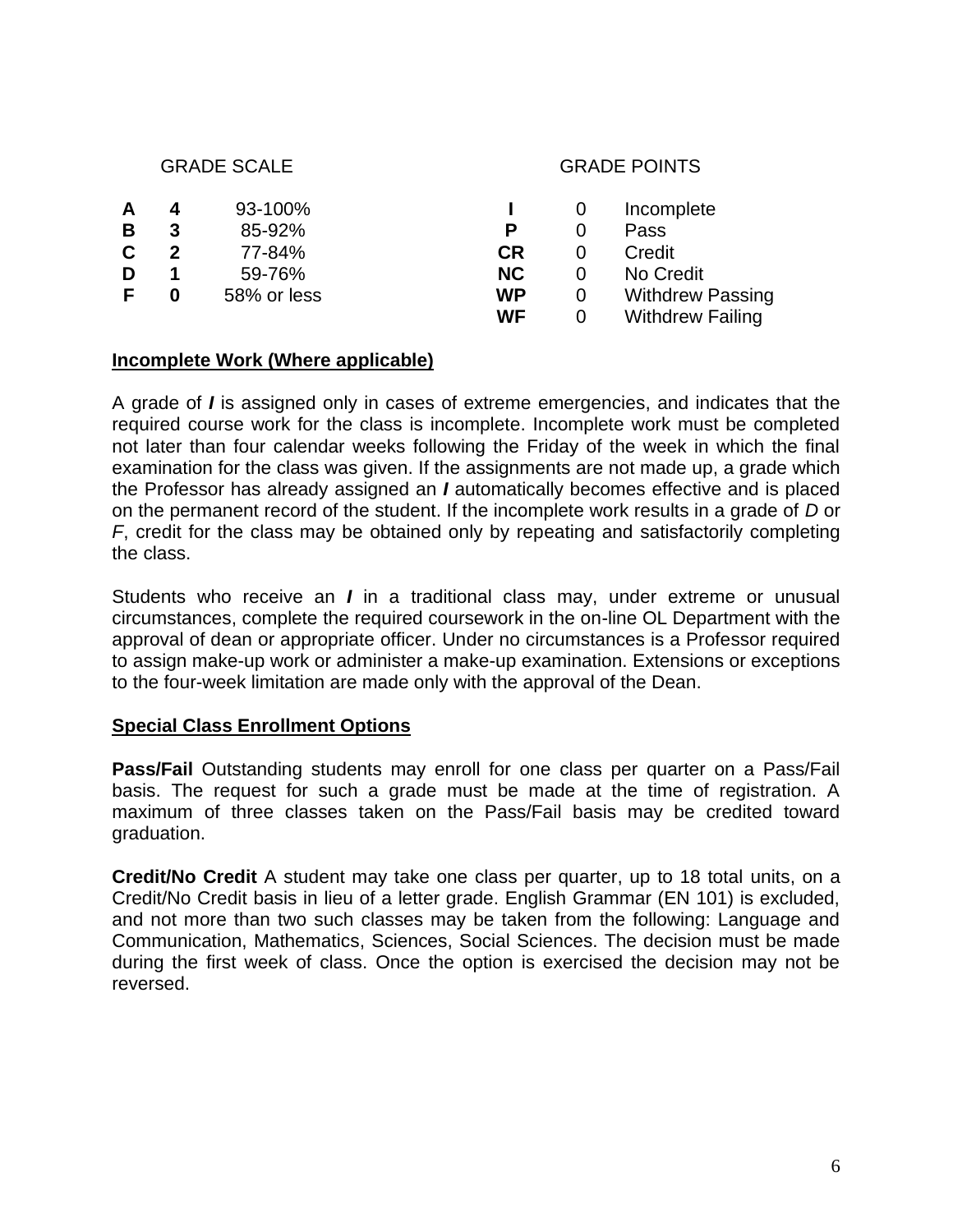#### **Honors**

**Graduation Honors** Graduation honors are awarded to any student who completes any Academic Degree requirements with the following GPA:

- Cum Laude 3.85
- Magna Cum Laude 3.90
- Summa Cum Laude 3.95

**Dean's List** Any student completing 12 or more units with a GPA of 3.5 in any one quarter will be placed on the Dean's List for that quarter.

**President's Honor Roll** Any student completing 12 or more units with a GPA of 4.0 in any one quarter will be placed on the President's Honor Roll for that quarter.

#### **Time Restriction**

Students enrolled in the graduate and post graduate division have five years in which to complete their work. These restrictions apply equally to the on-campus and off-campus programs. If extenuating circumstances prevent a student from completing the program within the stipulated time, the student may apply to the Dean for an extension.

### <span id="page-6-0"></span>**Courses of Study**

<span id="page-6-1"></span>Any of A3CEES' SYSTEM OF SEMINARIES, SCHOOLS & INSTITUTES offer the following courses of study:

> Master of Ministries (45 quarter credits) Old Testament Studies New Testament Studies Christ-base Counseling

Master of Divinity (135 quarter credits)

Doctor of Ministries (36 quarter credits plus dissertation) Biblical Theology Old Testament Theology New Testament Theology Systematic Theology (not available) Christ-based Counseling

Doctor of Religious Education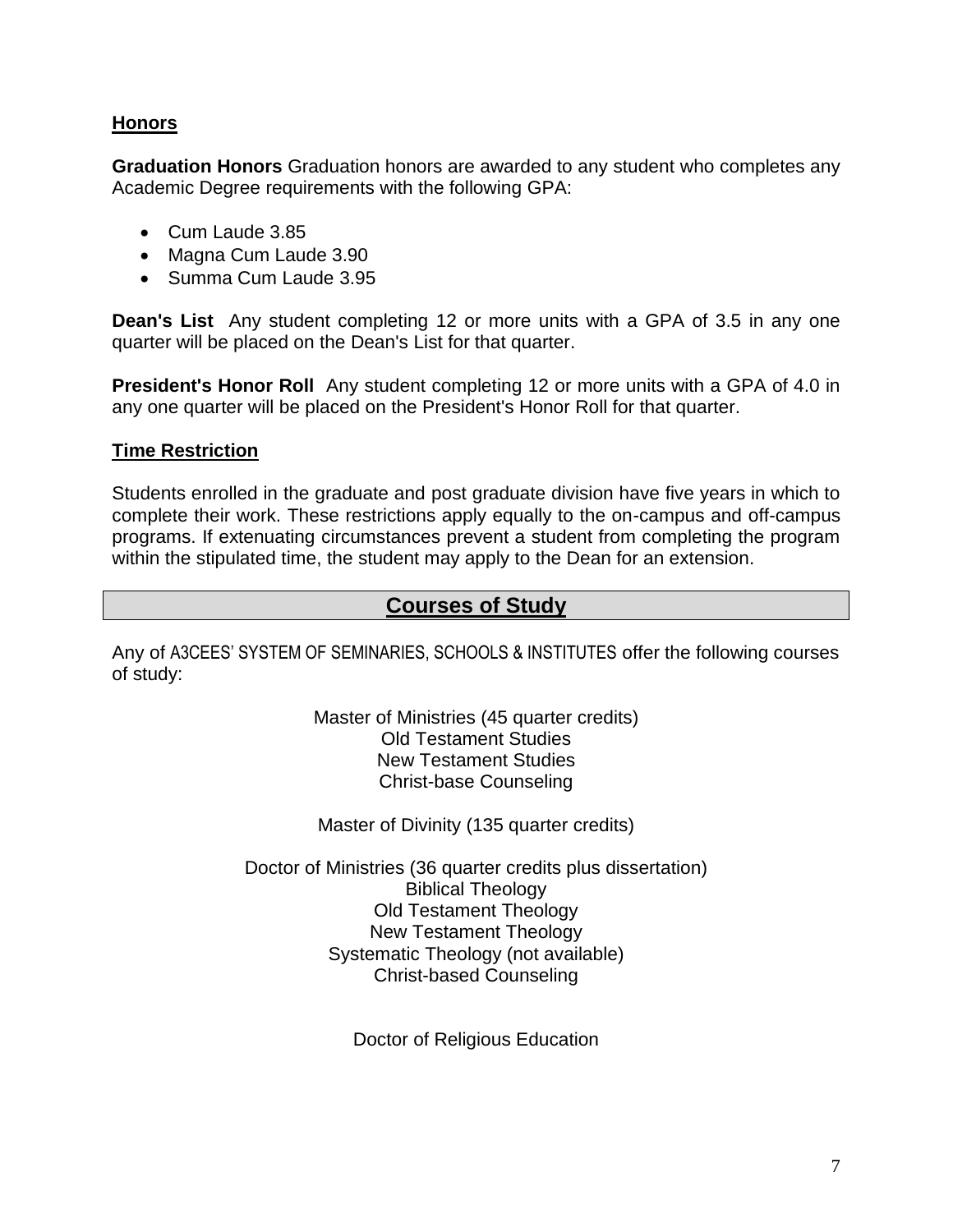## ON-CAMPUS /ON-LINE INFORMATION

#### **Class / On-Line Attendance (where applicable)**

Attendance is required for all on-campus programs. Any student missing three or more scheduled class meetings will be dropped from the class. If the absences are unexcused, a grade of *F* will be recorded on the student's transcript. If the absences are beyond the student's control, and if the student's work was passing at the time of the third absence, a grade of *WP* may be given at the discretion of the Instructor. Given the permission of the Instructor and the Dean, the student MAY be given a grade of *I* for the class and be permitted to complete the required course work in the DIS Department.

#### **Tardiness (where applicable)**

Students are expected to be on time for all classes. Three late arrivals will be counted as one absence. In the event the Instructor is not on time, students are required to wait fifteen minutes unless specifically notified that the Instructor is in route. Under no circumstances will the student be required to wait more than thirty minutes for a late Instructor.

#### **Add/Drop Policies (where applicable)**

a. Classes may be added or dropped without restriction during the first week of class.

b. Classes may be added or dropped during the second week of instruction with the permission of the Instructor.

c. Classes may be added during the third week of instruction with permission of the Instructor and the Dean.

d. Classes missed during the Add/Drop period will be counted as excused absences. Therefore, if a student elects to add a class after the third meeting of that class, he will be allowed no further absences from that class during the remainder of the quarter.

e. Students desiring to withdraw from a class after the third class meeting must submit a written application for withdrawal signed by the Instructor and the Dean.

f. Any student who stops attending class without proper application for withdrawal will be recorded as having been dropped for unexcused absences and a final grade of *F* will be recorded on the student's transcript. If the student properly completes the withdrawal process, a grade of *WP* will be given if the student was passing the course at the time of the third absence. A grade of *WF* will be recorded on the student's transcript If the student was failing at the time of withdrawal.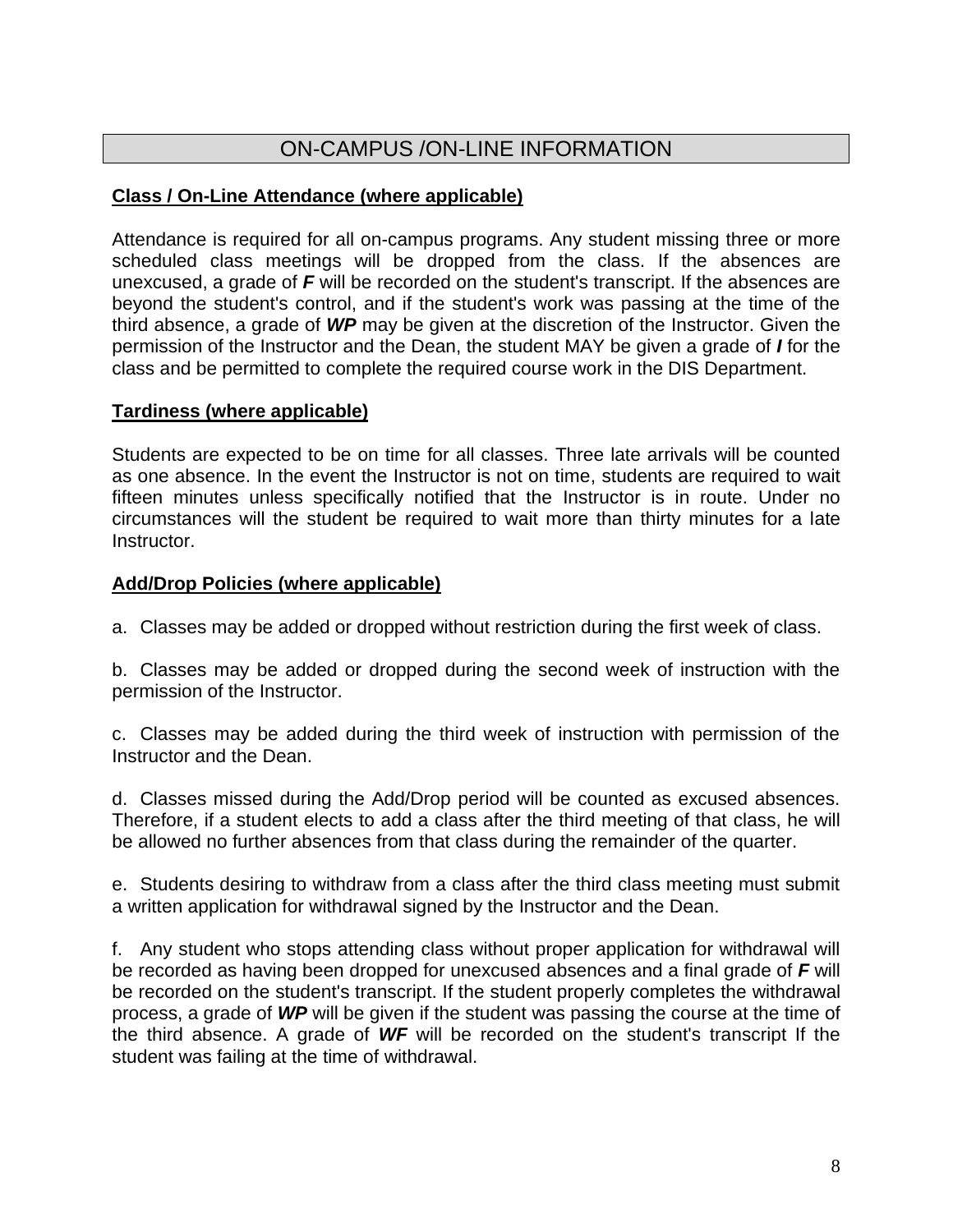g. Students who withdraw from a class while maintaining a passing grade for that class may apply to any of A3CEES' SYSTEM OF SEMINARIES, SCHOOLS & INSTITUTES. The school reserves the right to require the withdrawal of any student whose class performance indicates he/she does not have sufficient background in the subject area satisfactorily to complete the required work. The student may transfer to the Certificate Program upon recommendation by the Instructor and approval of the Dean.

#### Library (where applicable)

Students may check out books from the A3CEES' SYSTEM OF SEMINARIES, SCHOOLS & INSTITUTES library for two weeks (campus only). Students should be familiar with the rules for use of the library. Since A3CEES' SYSTEM OF SEMINARIES, SCHOOLS & INSTITUTES are located online or in large metro areas, students have access to many fine libraries.

## OFF-CAMPUS INFORMATION: ON-LINE (OL)

A3CEES' SYSTEM OF SEMINARIES, SCHOOLS & INSTITUTES is an ON-LINE program and is designed to provide both qualitative and quantitative Biblical studies to students throughout the world.

Any traditional course offered by A3CEES' SYSTEM OF SEMINARIES, SCHOOLS & INSTITUTES may be taken OL with the exception of the following: **LANGUAGES, HOMILETICS, & SPEECH**. If a student wishes to research a specific subject for which there is no course included in the catalog, the student may submit a proposal to add a course. With approval of and assistance from the appropriate official, the student may be given permission to pursue the subject for credit toward electives.

Due to the nature of the OL program, the student must possess a high degree of selfmotivation and determination. The OL student must follow the course instructions.

Students enrolled in any of A3CEES' SYSTEM OF SEMINARIES, SCHOOLS & INSTITUTES are expected to complete at least one course per quarter to remain active. Students are also required to attend four hours of workshops and take one course in the SACT division per quarter.

Students enrolled in the OL program should follow these procedures (**SEE THE OL GUIDE FOR MORE DETAILS**):

1. Each student is responsible for all postage on any parcel to and from any of A3CEES' SYSTEM OF SEMINARIES, SCHOOLS & INSTITUTES.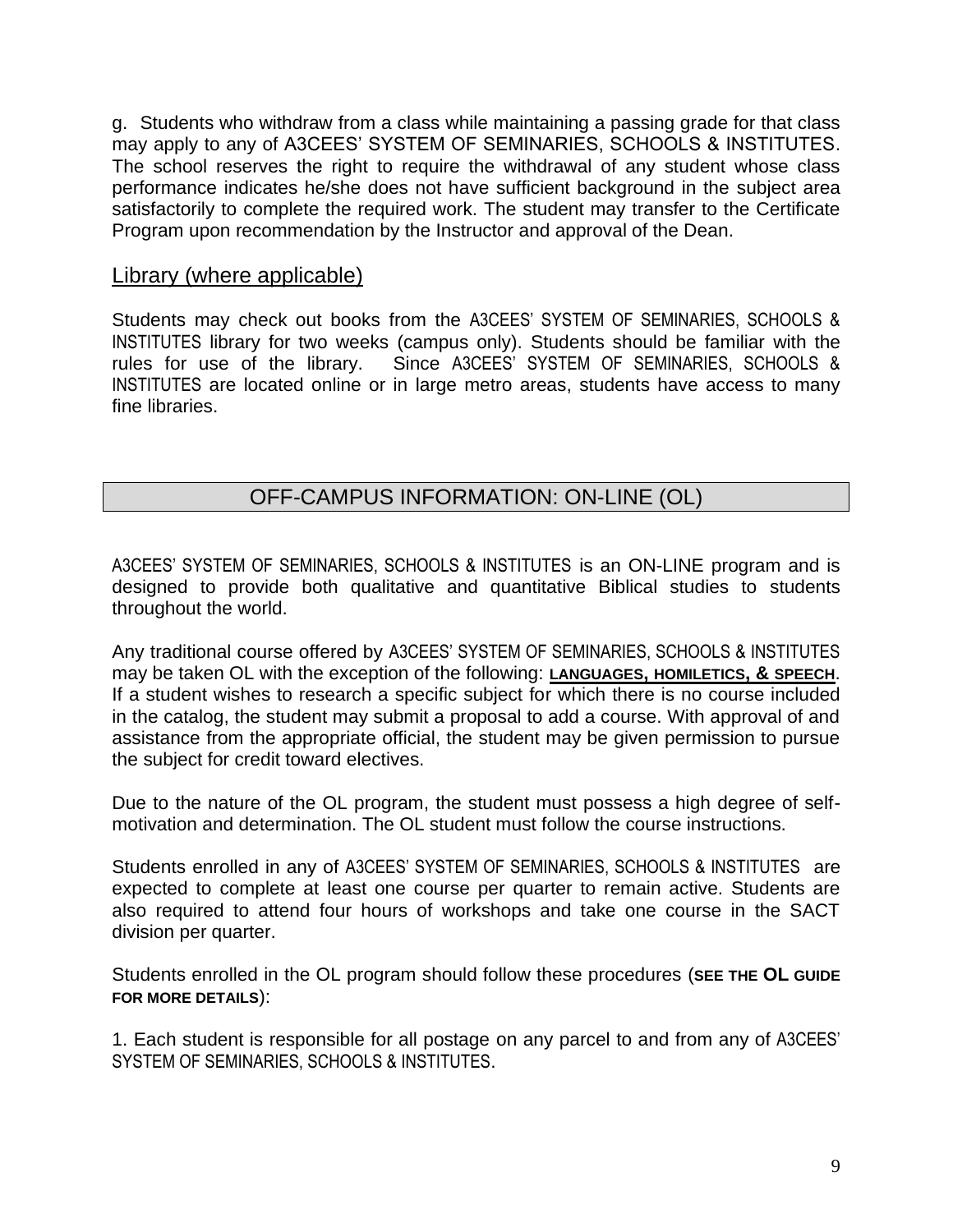2. Each student is responsible for obtaining his/her own textbooks for all courses. If the student's local Christian bookseller cannot locate a book, the student must notify the applicable A3CEES' institute. If the book is out of print, the applicable A3CEES institute will assign a different textbook. Any of the A3CEES' SYSTEM OF SEMINARIES, SCHOOLS & INSTITUTES maintains a limited number of books for the OL campus available on a first come, first served basis.

3. All students must send a progress report on all courses not less than once each quarter. If a student does not submit the required reports as scheduled, he may be dropped from the course and receive a grade of "WF" for the course.

## **REGISTRATION INFORMATION**

#### **Admission**

Classes from all departments are available to all students who have met the prerequisites and class standing criteria for the particular class, regardless of the specific degree program in which the student is enrolled. Although it is in the student's best interest, both financially and academically, to meet with a Faculty Advisor, declare a degree, and develop a specific study program & schedule - the A3CEES' SYSTEM OF SEMINARIES, SCHOOLS & INSTITUTES does not require students to declare a degree prior to their Junior Year. Each student must, however, declare at which level (undergraduate or graduate) he/she is enrolling.

#### **Tuition and Fee Structure**

Any of the A3CEES' SYSTEM OF SEMINARIES, SCHOOLS & INSTITUTES, by the grace of God, is able to charge a much lower rate of tuition than most other institutions of higher learning. Our goal is to keep costs at a minimum. To do so, the A3CEES' SYSTEM OF SEMINARIES, SCHOOLS & INSTITUTES must rely on gifts and the prompt payment of student accounts. Students must make adequate financial preparation when making application for the school year. Tuition rates are in the undergraduate catalog and appended on the last page of this catalog for your convenience.

## **GRADUATION REQUIREMENTS**

All candidates for degrees must meet the following graduation requirements:

1. Commendable Christian character and demonstrated zeal for Christian service.

2. Completion of all academic requirements, including projects, English proficiency, and graduate research papers where applicable.

3. A cumulative GPA of 2.0 *C* for all work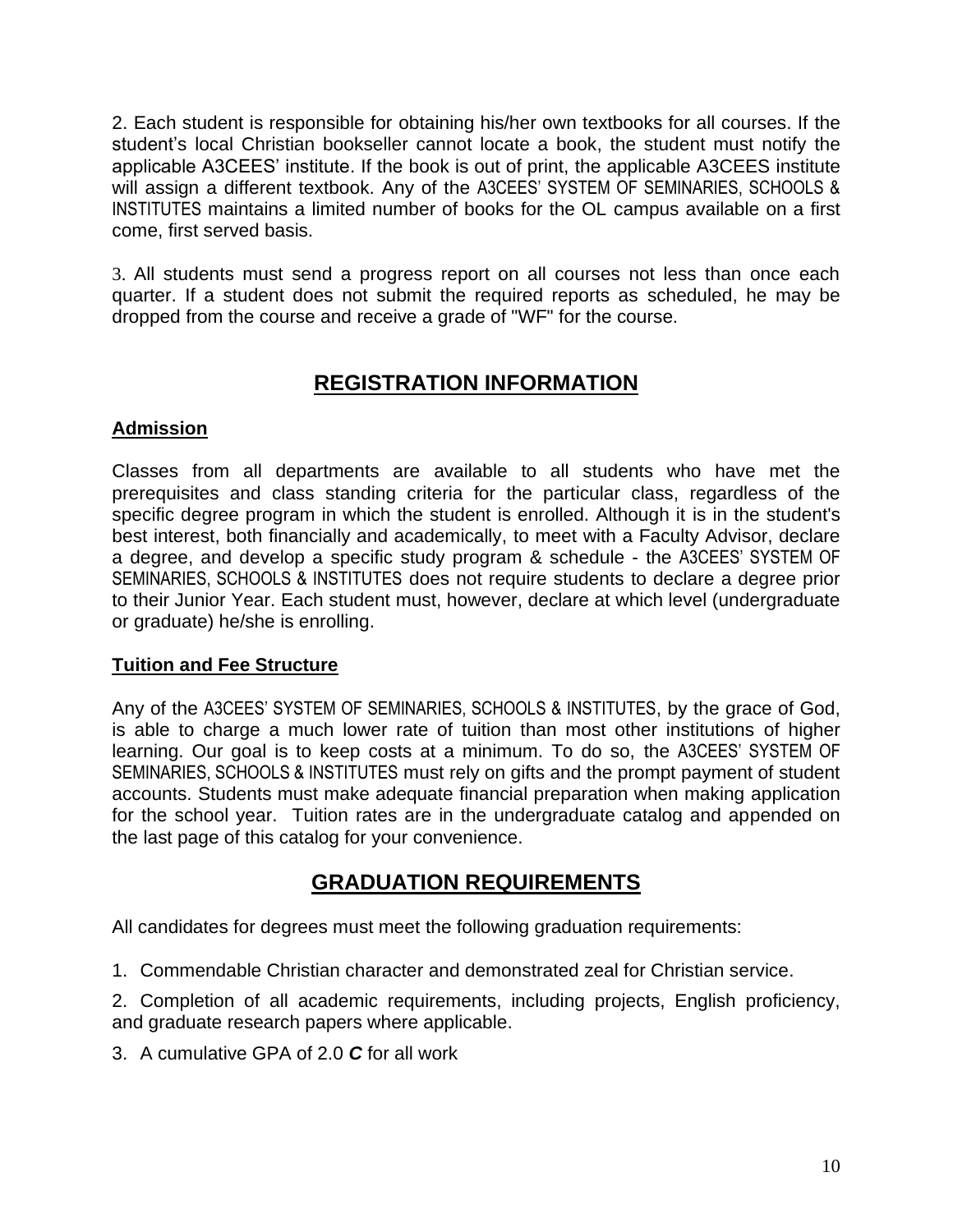4. Attendance at the annual commencement activities including, rehearsals and public functions, by all On-Campus students and On-Line students (in the local area) who are degree or certificate candidates

5. Financial payments must be current or completed by graduation. Any exceptions must be approved ahead of time by the financial officer or designated official.

## **GRADUATE DEGREE PROGRAMS**

Any of the A3CEES' SYSTEM OF SEMINARIES, SCHOOLS & INSTITUTES offers a wide range of graduate programs, each of which is specifically designed for those already involved in a ministry. The graduate student should note that some of the courses described in the graduate catalog may have the same or similar titles as those described in the undergraduate catalog. Work done on the undergraduate level is not applied to the graduate courses. Graduate courses investigate the subject in more depth and demand a higher degree of accomplishment than the undergraduate courses.

OL courses with a number lower than 500 may be taken by graduate students (see Undergraduate Catalog); however, graduate students will be assigned a more advanced textbook and will be assigned more extensive requirements than undergraduates who take the same courses.

## **MASTER OF MINISTRIES**

One Year: 45 credits

<span id="page-10-0"></span>The M.M. Degree is designed for the individual who has earned a Bachelor's Degree or its equivalent; and who desire a one year graduate degree in a specific area of studies. This program provides the candidate opportunity to become a resource specialist in the particular field in which he elects to concentrate.

Each course successfully completed earns three credit units. M.M students are required to maintain a 3.0 cumulative GPA in order to successfully qualify for this degree. The student may concentrate in the area of Christ-based counseling.

## **MASTER OF RELIGIOUS EDUCATION**

<span id="page-10-1"></span>Two Years: 90 hours

The M.R.E. program is designed for students who have earned a Bachelor's Degree or its equivalent and who are preparing for service in the various professional capacities of a Christian education ministry, particularly those of Director or Minister of Christian Education in a local church. The M.R.E. studies will provide the student with the tools to administer a C.E. program, and will equip him/her with the tools to help write new materials for the C.E. program. The M.R.E. is recognized as a standard professional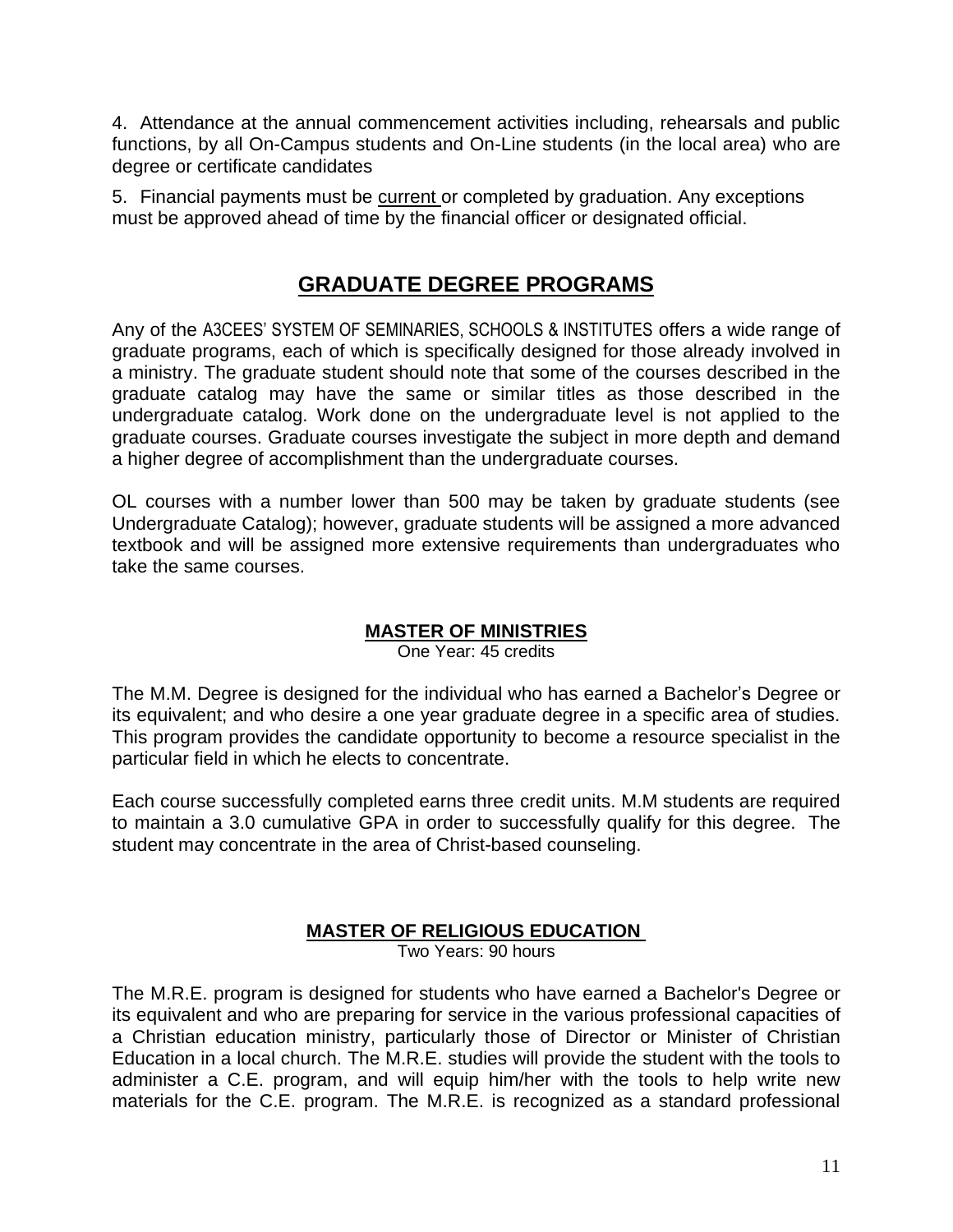<span id="page-11-1"></span>degree. M.R.E. students are required to maintain a 3.0 cumulative GPA in order to successfully qualify for this degree.

#### **MASTER OF DIVINITY (Not available)**

Three Years: 135 credits

The M.Div. is the basic professional degree which provides the most comprehensive graduate education in the interrelated theological and practical disciplines taught in a seminary. The M.Div. demands a high degree of commitment on the part of the student.

Students who enroll in the M.Div. program must have an earned Bachelor's Degree or its equivalent and must maintain at least a 3.0 cumulative GPA in order successfully to complete this degree. Each course completed earns three credits except for the thesis which earns six credits.

#### **DOCTOR OF MINISTRY**

<span id="page-11-2"></span>The Doctor of Ministry Degree program is available with a concentration in two areas:

- Christ-based Counseling
- Biblical Studies

<span id="page-11-0"></span>This terminal degree will integrate the coursework of the candidate with his/her current ministry to maximize the educational experience.

#### **Master of Ministries in New Testament Studies**

One Year Program: 45 quarter credits Each course earns 3 credits

- BI 501 Hermeneutics
- NT 501 Introduction to the New Testament
- NT 502 Intertestamental period
- NT 503 New Testament Apocrypha and Pseudepigrapha
- NT 504 New Testament Archaeology
- NT 505 New Testament Backgrounds
- NT 506 New Testament Theology
- NT 507 Harmony of the Life of Christ
- NT 508 History of the Early Church in Acts
- OT 505 Christology of the Old Testament
- PS 501 Christ-Centered Counseling I
- PS 502 Christ-Centered Counseling II

2 electives

RE 599 Research Project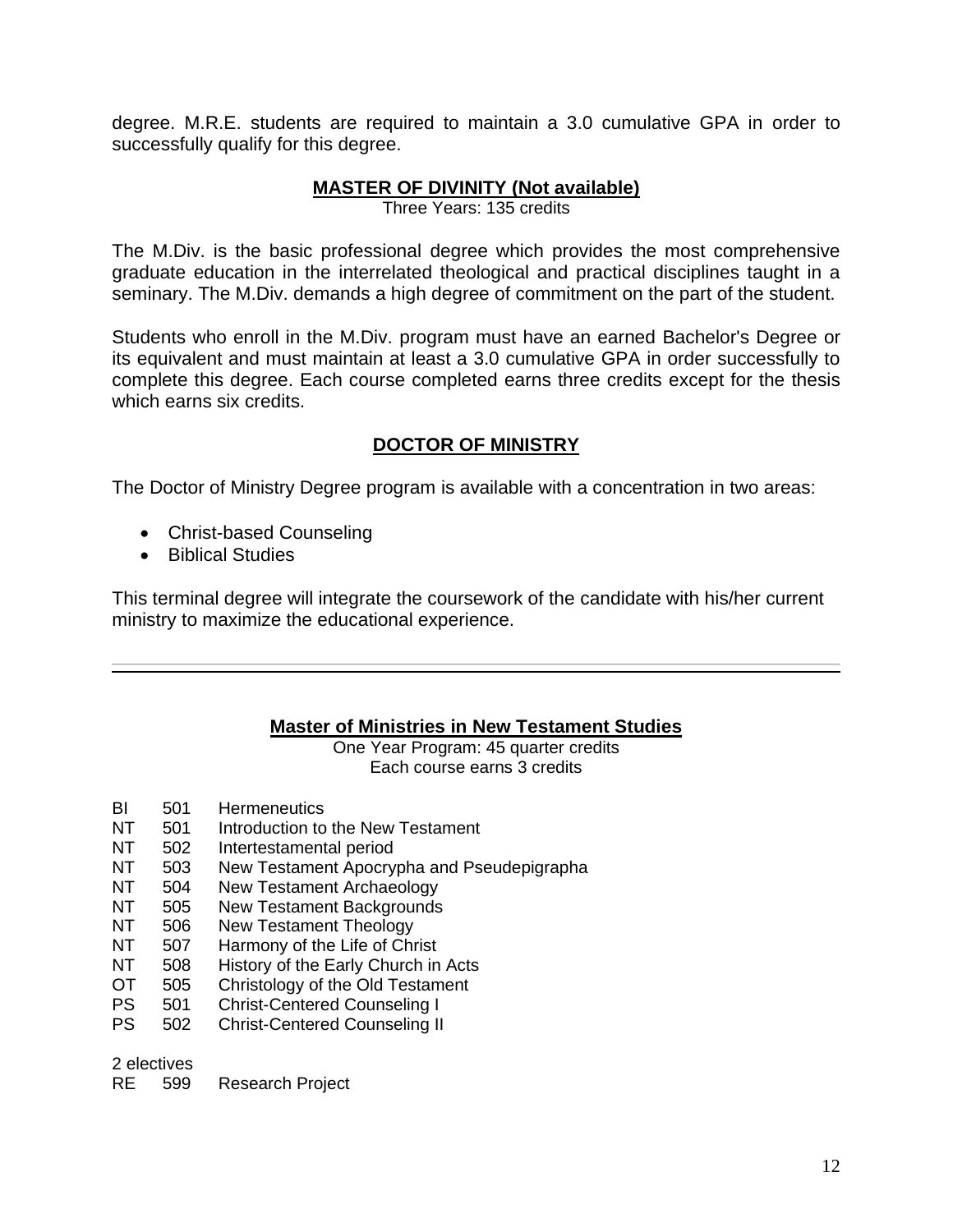NOTE: Traditional and/or on-line class schedules will be announced at the beginning of each academic year. Subjects not offered through traditional classes must be taken through the OL department.

#### **Master of Ministries in Old Testament Studies**

One Year Program: 45 quarter credits Each course earns 3 credits

- BI 501 Hermeneutics
- HI 501 Ancient Civilizations<br>OT 501 Introduction to the O
- Introduction to the Old Testament
- 
- OT 502 Hebrew History I<br>OT 503 Hebrew History II<br>OT 504 Old Testament Th **Hebrew History II**
- Old Testament Theology
- OT 505 Christology of the Old Testament<br>OT 507 Old Testament Archaeology
- Old Testament Archaeology
- OT 508 Pentateuch<br>OT 509 Introduction
- Introduction to Isaiah
- PS 501 Christ-Centered Counseling I
- PS 502 Christ-Centered Counseling II

2 electives

RE 599 Research Project

#### **Master of Ministries in Christ-based Counseling**

One Year Program: 45 quarter credits

- BBS XXX Life of Christ
- CBC 510 Process of Being Made Whole<br>CBC 511 Christian Marriage Counseling
- CBC 511 Christian Marriage Counseling<br>CBC 523 Jov Therapy for Mood Disorder
- Joy Therapy for Mood Disorder (Depression, Bi-polar, etc.)
- CBC 627 Counseling Mate Revelation for Single Females
- CBC 628 Counseling Believers through Tragedy
- CBC 630 Christ-based Disorders
- BBS 551 Study of Exodus (Related to L&D Therapy)
- BBS 554 Study of Philippians (Related to Joy Therapy)
- CBC 8XX Counseling Graduate Project
	- Counseling Certification Course (NACCBC)

NOTE: Traditional class schedules will be announced at the beginning of each academic year. Subjects not offered through traditional classes must be taken through the OL department.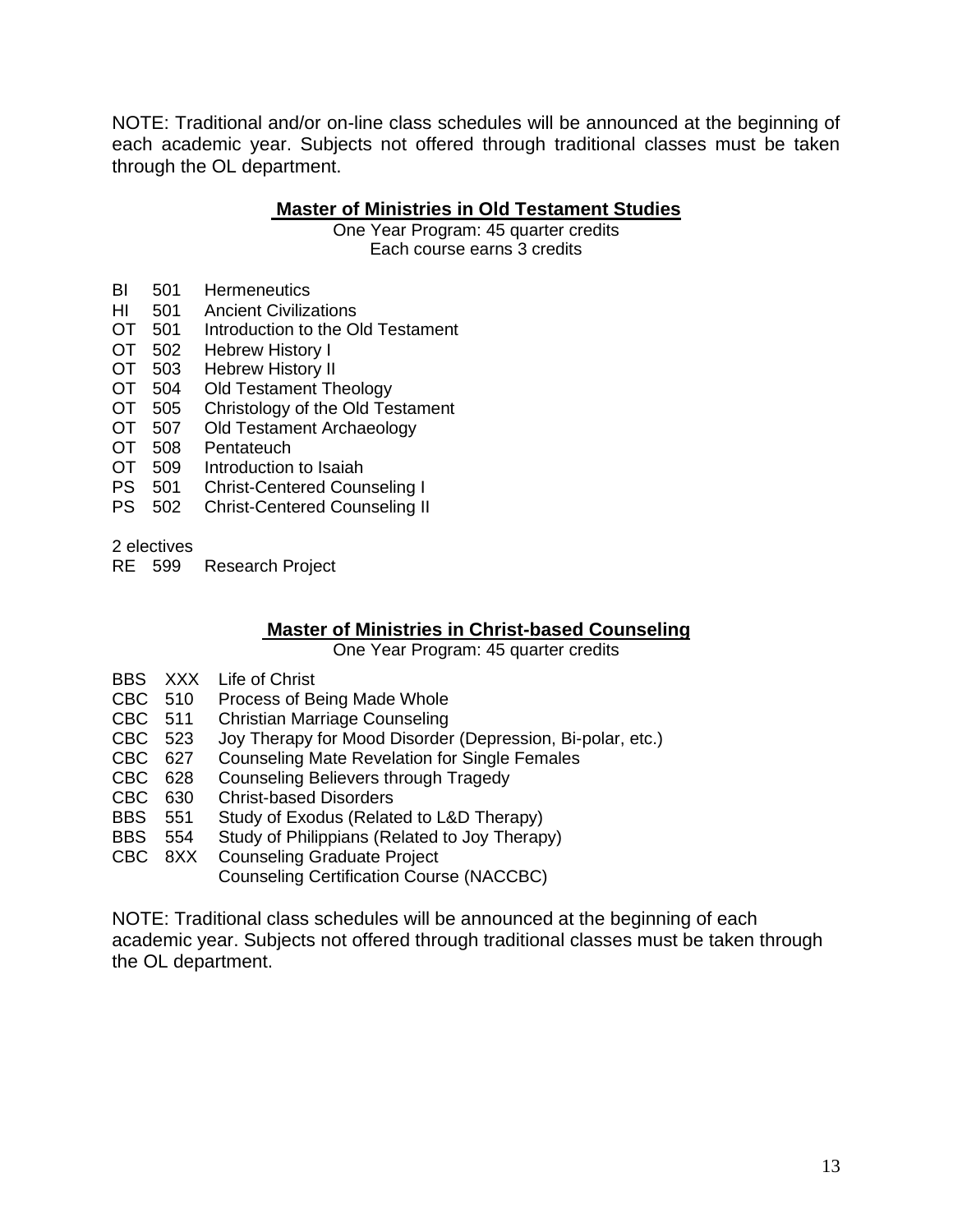#### **MASTER OF RELIGIOUS EDUCATION**

<span id="page-13-0"></span>Two Year Program: 90 quarter credits Each course earns 3 credits

#### **YEAR ONE**

- BI 501 Hermeneutics
- BI 502 Geography of Bible Lands
- CE 501 History and Philosophy of C.E.<br>CE 502 Teaching and Learning Technic
- Teaching and Learning Techniques
- HI 502 502 Survey of Church History
- MU 501 MU Elements of Music<br>OT 501 Introduction to the Old
- 501 Introduction to the Old Testament
- NT 501 Introduction to the New Testament
- NT 507 Harmony of the Life of Christ
- PS 501 Christ-centered Counseling
- PS 506 Marriage Counseling
- PT 508 Christian Leadership

3 ELECTIVES

#### **YEAR TWO**

- BI 504 History of the English Bible<br>CE 503 Educational Ministry of the 0
- CE 503 Educational Ministry of the Church<br>CE 504 Curriculum Development
- Curriculum Development
- CE 601 Christian Education Position Paper
- CE 699 Practicum
- NT 505 New Testament Backgrounds<br>PS 502 Christ-Centered Counseling II
- **Christ-Centered Counseling II**
- PT 503 Worship<br>PT 504 Advance
- PT 504 Advanced Homiletics<br>TH 501 Systematic Theology
- Systematic Theology I
- TH 502 Systematic Theology II

4 ELECTIVES (at least two of these electives should be selected from the CE courses)

NOTE: Traditional class schedules will be announced at the beginning of each academic year. Subjects not offered through traditional classes must be taken through the OL department.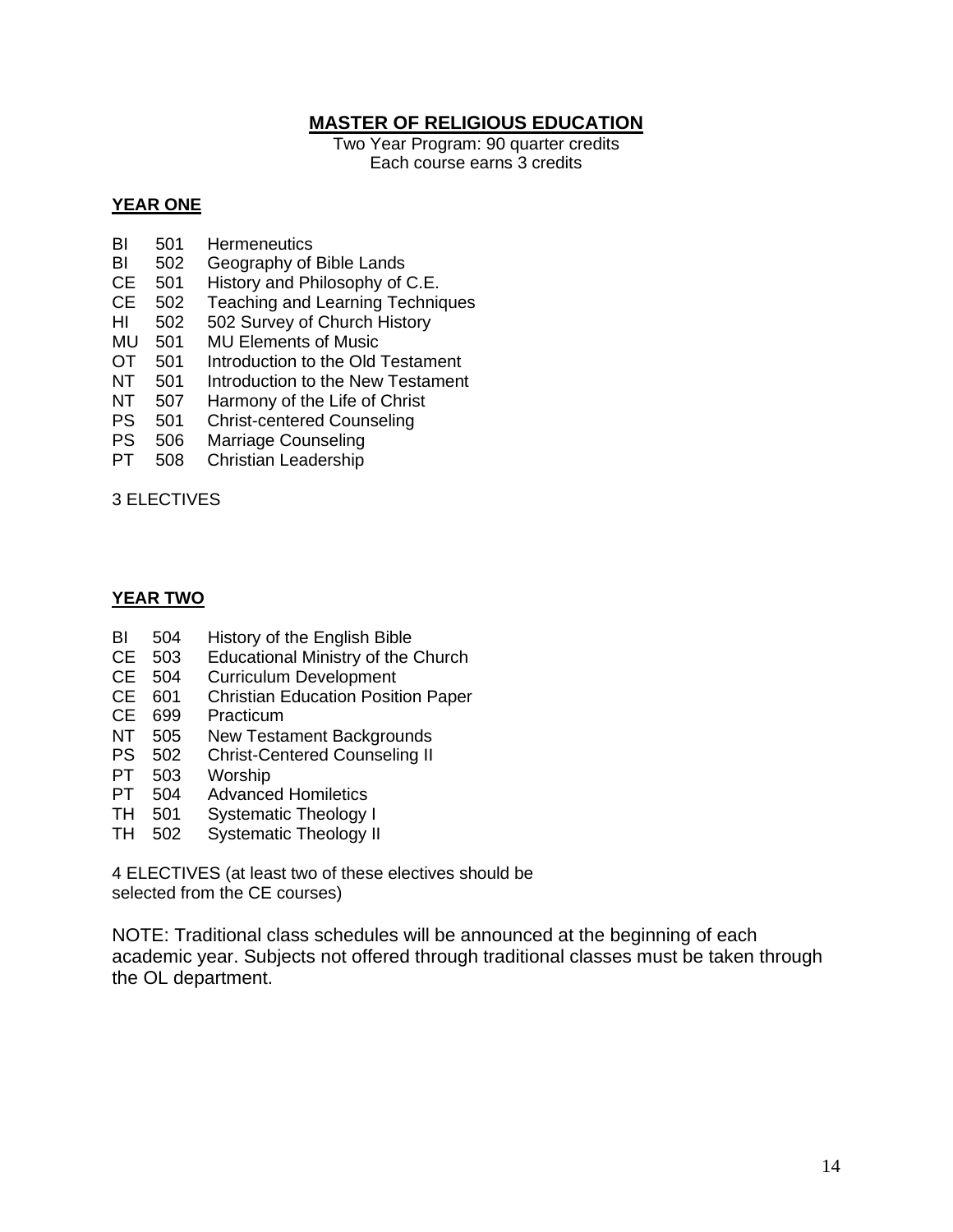#### <span id="page-14-0"></span>**MASTER OF DIVINITY**

Three Year Program/135 quarter credits Each course earns 3 credits

#### **YEAR ONE**

- BI 501 Hermeneutics
- BL 501 NT Greek I
- BL 502 NT Greek II
- BL 503 NT Greek III
- CE 501 History and Philosophy of Christian Education
- CE 502 Teaching and Learning Techniques
- NT 501 Introduction to the NT<br>NT 502 Intertestamental Perio
- Intertestamental Period
- NT 504 New Testament Archaeology
- NT 505 New Testament Backgrounds
- NT 506 New Testament Theology
- PS 501 Christ-Centered Counseling I
- PS 502 Christ-Centered Counseling II

2 electives

#### **YEAR TWO**

- BL 601 Biblical Hebrew I
- BL 602 Biblical Hebrew II
- BL 603 Biblical Hebrew III
- BL 604 Greek Word Studies
- NT 601 New Testament Textual Criticism
- OT 501 Introduction to the Old Testament
- OT 502 Hebrew History I
- OT 503 Hebrew History II<br>OT 504 Old Testament Th
- 504 Old Testament Theology
- OT 507 Archaeology of the Old Testament
- PT 504 Advanced Homiletics
- TH 501 Systematic Theology I
- TH 502 Systematic Theology II

2 electives (at least one from NT analysis or exegesis)

#### **YEAR THREE**

- HI 503 Church History I
- HI 504 Church History II<br>PT 501 Church Administr
- **Church Administration**
- BL 701 Hebrew Word Studies
- TH 505 Premillennialism
- PS 510 Christ the Great Physician
- PT 507 Sermon Analysis
- PT 509 Christian Ethics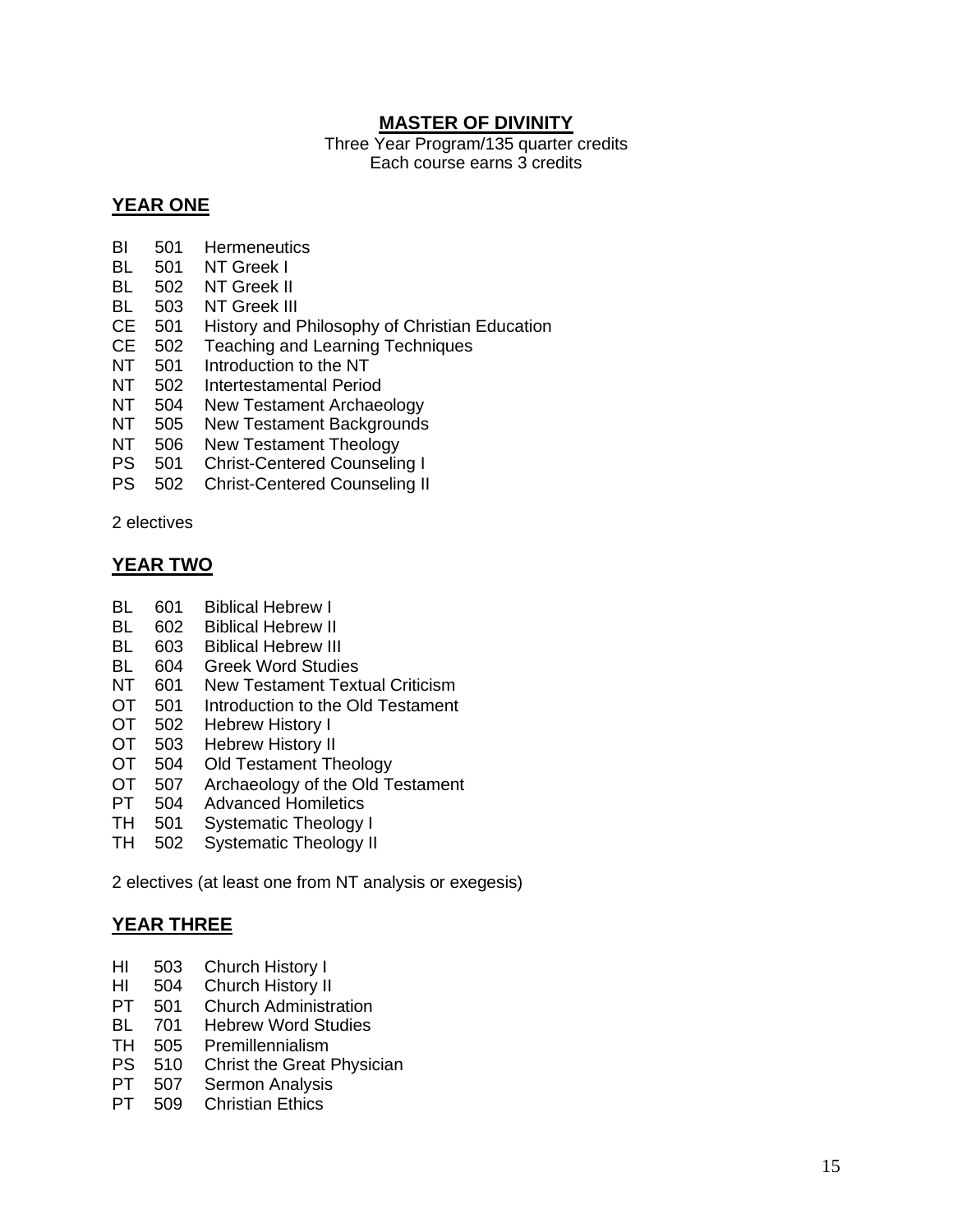HI 509 History of Fundamentalism PT 503 Worship

3 electives (at least one from OT analysis)

Thesis (6 credits)

NOTE: Traditional class schedules will be announced at the beginning of each academic year. Subjects not offered through traditional must be taken through the OL method.

## <span id="page-15-0"></span>**DOCTOR OF MINISTRY**

This degree program will integrate the coursework of the Candidate with his/her current ministry to maximize the academic and experiential relationship.

#### **Entrance Requirements:**

- 1. Candidates must have a minimum of 90 (Quarter) graduate degree units.
- 2. Post-graduate transfer credits from other institutions are not accepted.
- 3. Candidates should anticipate a Dissertation Phase not less than one year.

#### **RECOMMENDED COURSES**

#### **Pastoral Ministries**

| Philosophy of Christian Education   | CA 914                              |
|-------------------------------------|-------------------------------------|
| <b>Church Administration</b>        | CA 911 (See equivalent IAM courses) |
| Worship                             | CA 912                              |
| Church Building and Finance         | CA 912 (See equivalent IAM courses) |
| <b>Church Staff</b>                 | CA 922 (See equivalent IAM courses) |
| <b>Church Growth</b>                | CA 923                              |
| <b>Advanced Homiletics</b>          | PM 911                              |
| The Pastoral Office                 | PM 914                              |
| <b>Issues in Counseling</b>         | PS 927 - 928                        |
| Marriage and Family Counseling      | <b>PS 932</b>                       |
| <b>Advanced Systematic Theology</b> | TH 913                              |
| <b>Dissertation</b>                 | <b>RE 931</b>                       |
|                                     |                                     |

#### **Pastoral Counseling**

| <b>Advanced Pastoral Counseling</b> | <b>PS 931</b> |
|-------------------------------------|---------------|
| Marriage and Family Counseling      | <b>PS 932</b> |
| <b>Counseling the Cultist</b>       | <b>PS 933</b> |
| <b>Counseling Children</b>          | <b>PS 934</b> |
| <b>Counseling Adolescents</b>       | <b>PS 936</b> |
| <b>Counseling Adults</b>            | <b>PS 937</b> |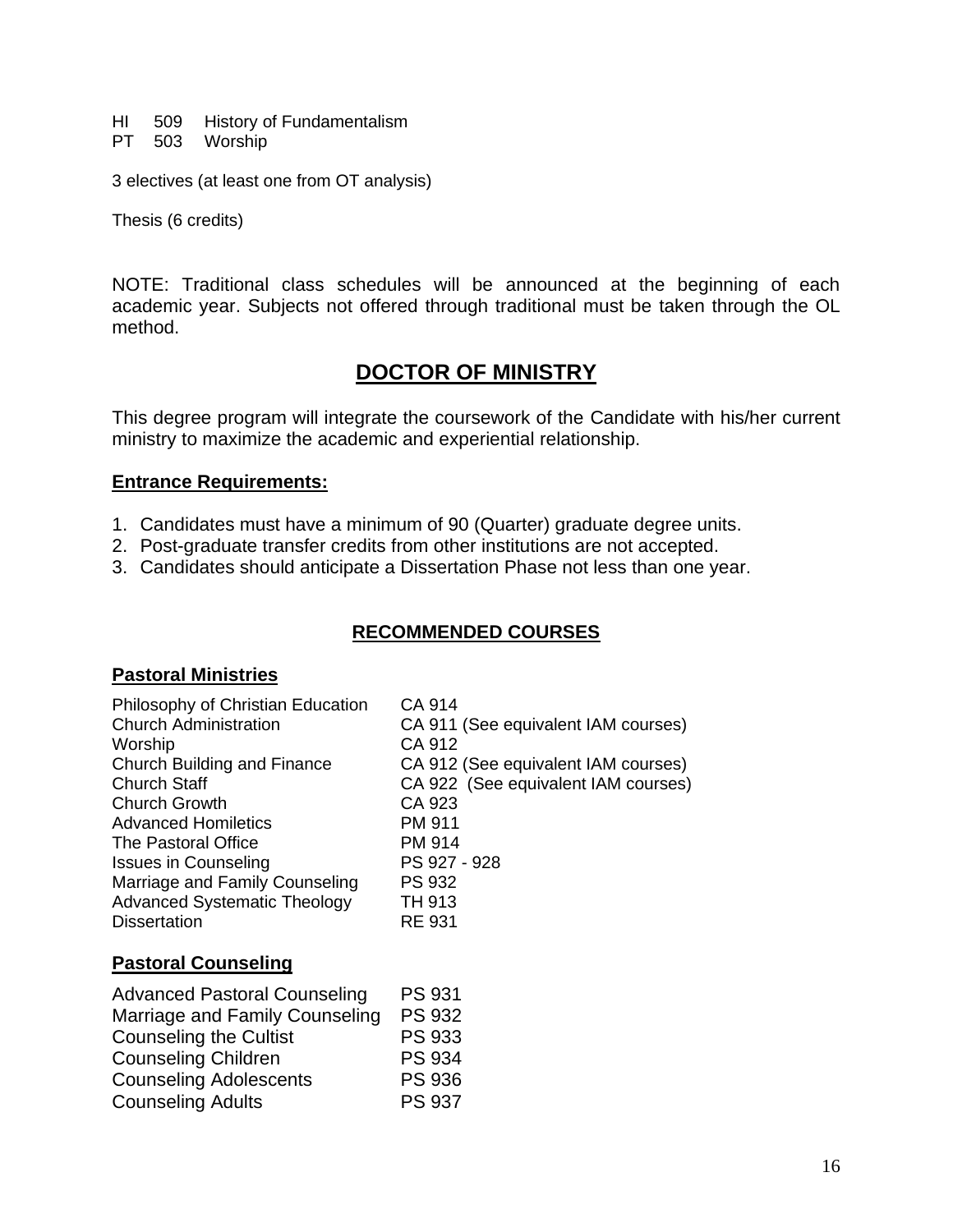| Victims of Drug/Alcoholism          | <b>PS 940</b> |
|-------------------------------------|---------------|
| Dealing with Death and Grief        | <b>PS 940</b> |
| <b>Crisis Counseling</b>            | <b>PS 942</b> |
| <b>Counseling Seniors</b>           | <b>PS 944</b> |
| <b>Advanced Systematic Theology</b> | <b>TH 914</b> |

## **Biblical Studies**

| <b>Biblical Archaeology</b>         | <b>BI 913</b> |
|-------------------------------------|---------------|
| <b>Intertestament Period</b>        | OT 980        |
| The Tabernacle                      | OT 981        |
| <b>Christ in the Old Testament</b>  | OT 913        |
| The Messiah                         | OT 914        |
| <b>Synoptic Gospels</b>             | <b>NT 921</b> |
| Jesus, the Teacher                  | <b>NT 922</b> |
| Preaching/Teaching the Bible        | <b>PM 940</b> |
| <b>Advanced Systematic Theology</b> | <b>TH 913</b> |
| <b>Biblical Theology</b>            | TH 936        |
| Theology of Law and Grace           | <b>TH 937</b> |
| <b>Dispensations and Covenants</b>  | TH 941        |
| <b>Dissertation</b>                 | <b>RE 931</b> |
|                                     |               |

# <span id="page-16-0"></span>**DOCTOR OF RELIGIOUS EDUCATION**

| <b>CE 914</b> |
|---------------|
| <b>CE 917</b> |
| <b>CE 918</b> |
| <b>CE 920</b> |
| <b>CE 922</b> |
| <b>CE 924</b> |
| <b>CE 929</b> |
| <b>CE 930</b> |
| <b>CE 926</b> |
| <b>CE 928</b> |
| CA 911        |
| <b>TH 913</b> |
| <b>RE 911</b> |
|               |

 $\blacksquare$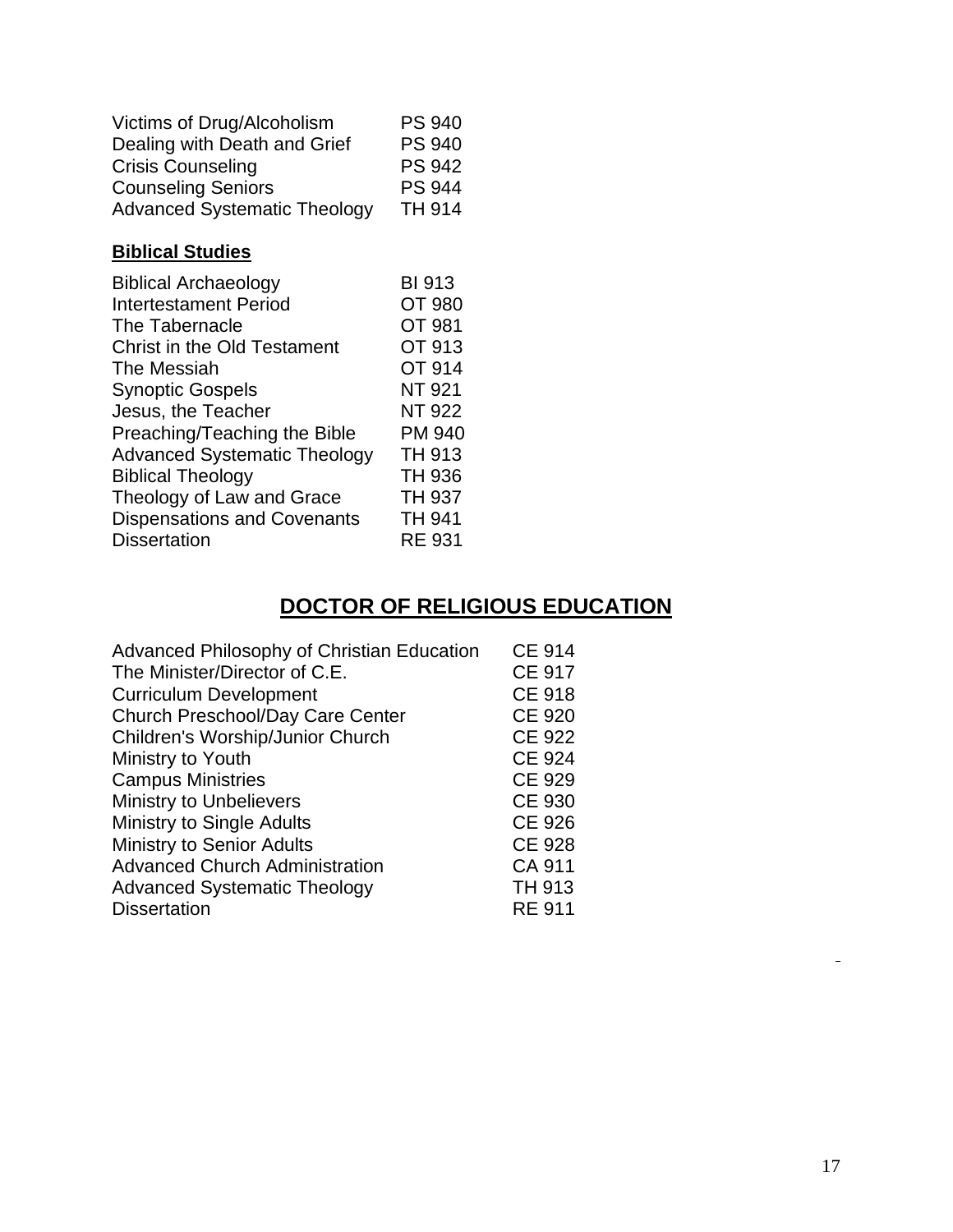## **COURSE DESCRIPTIONS**

The first digit of the class number indicates the first year of study in which the class should be taken. The second and third digits indicate the general sequence in which the classes should be taken. The two letter prefixes indicate the course of studies in which the class is offered. The numbering system is as follows:

- 500 599 Masters, 1<sup>st</sup> Year Courses
- 600 699 Masters, 2nd Year Courses
- 700 799 Masters, 3rd Year Courses
- 800 899 Master of Theology courses
- 900 999 Doctor of Ministries courses
- 
- **BL** Biblical Languages **OT** Old Testament
- **CA** Church Administration<br> **CE** Christian Education **PT** Pastoral Theology
- **CE** Christian Education **PT** Pastoral Theology
- **CR** Comparative Religions **RE** Directed Research
- 
- **MU** Music
- **BI** Bible **NT** New Testament
	-
	-
	-
	-
- **HI** History **TH** Theology

#### <span id="page-17-0"></span>**BIBLICAL STUDIES**

**BI 501 HERMENEUTICS:** A study of the science of interpretation with examination and explanation of the various systems of such. Using selected passages of Scripture, the disciplines necessary in Biblical interpretation come to be understood and developed.

**BI 502 GEOGRAPHY OF BIBLE LANDS:** Physical geography of Palestine including natural regions, political units, geographical history since antiquity, and identification of ancient sites.

**BI 503 HISTORY OF THE ENGLISH BIBLE:** A study of the preservation and translation of the Scriptures, concentrating on the history of the English Bible.

#### <span id="page-17-1"></span>**NEW TESTAMENT STUDIES**

**NT 501 INTRODUCTION TO THE NEW TESTAMENT:** A study of the inspiration, text, and canonicity of the New Testament and specific issues of authorship, date, setting, and authenticity relating to each book comprising the New Testament.

**NT 502 INTERTESTAMENTAL PERIOD:** History of the period from the close of the Old Testament Canon to the time of Christ with special emphasis on the background, content, and theology of the Old Testament apocrypha and pseudepigrapha.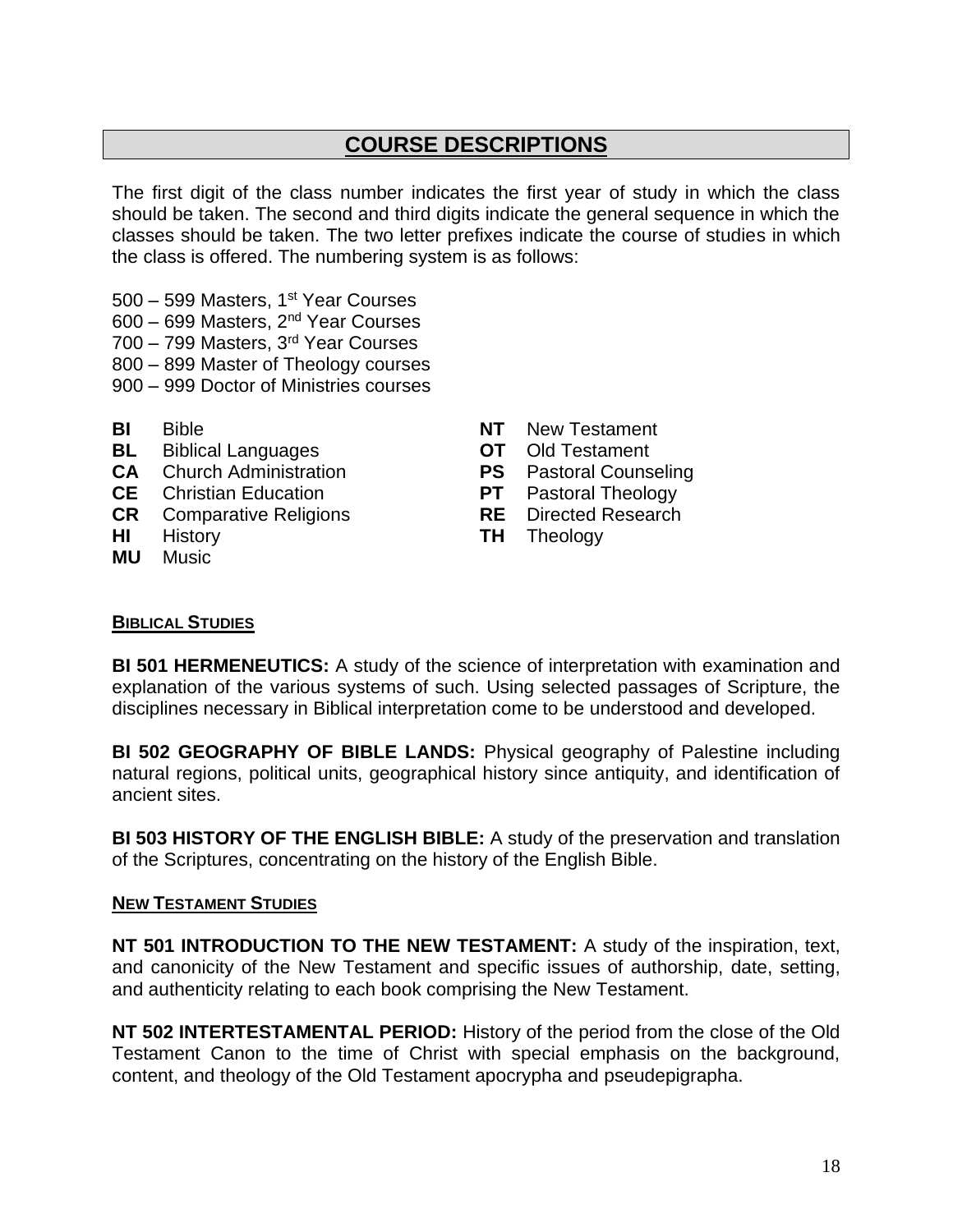**NT 503 NEW TESTAMENT APOCRYPHA AND PSEUDEPIGRAPHA:** Studies of the deuterocanonical and apocryphal literature of the first century.

**NT 504 NEW TESTAMENT ARCHAELOGY:** A survey of sites significant for New Testament studies, especially those in Palestine and in the areas of Paul's travels and influence.

**NT 505 NEW TESTAMENT BACKGROUNDS:** Political, social, economic, and religious background of the New Testament, including the origins of the Pharisees, Sadducees, the Sanhedrin, the Synagogue, and other important sects and institutions.

**NT 506 NEW TESTAMENT THEOLOGY:** Study of major themes of New Testament theology, the distinctive contributions of the Biblical authors, and the issue of unity and diversity within the Canon of the New Testament

**NT 507 HARMONY OF THE LIFE OF CHRIST:** A chronological study of the life of Christ as presented in the four Gospels. The student will address the difficulties which occur in the various Gospels and will present a harmony based on his/her studies.

**NT 508 HISTORY OF THE EARLY CHURCH IN ACTS:** A study of the development of the early church from Christ to the last days of Paul, with special emphasis on the inauguration of the church on the Day of Pentecost and the missionary journeys of Paul.

**NT 509 NAMES OF CHRIST:** An in-depth study of the names of Christ in the Old and New Testaments.

**NT 510 THE TWELVE DISCIPLES OF JESUS:** An in-depth study of the lives and writings of the twelve disciples of Jesus from the Bible and also from the traditions surrounding each of them.

**NT 511 THE SEPTUAGINT AND THE NEW TESTAMENT:** History of the Septuagint and a consideration of the use of the Septuagint by writers of the New Testament.

**NT 601 NEW TESTAMENT TEXTUAL CRITICISM:** Study of the New Testament text, including manuscripts and various translations, together with the parallel passages and quotations in Patristic sources. Exploration of the variants in the New Testament. Prerequisite: New Testament Greek

**NT 602 NEW TESTAMENT EXEGESIS:** Exegesis of a selected New Testament Book or portions thereof from the Greek text. Prerequisite: New Testament Greek

**NT 603 NEW TESTAMENT ANALYSIS, ENGLISH BIBLE:** A detailed analysis of a New Testament Book or group of Books. Numbering will consist of NT 603 plus the name of the Book studied.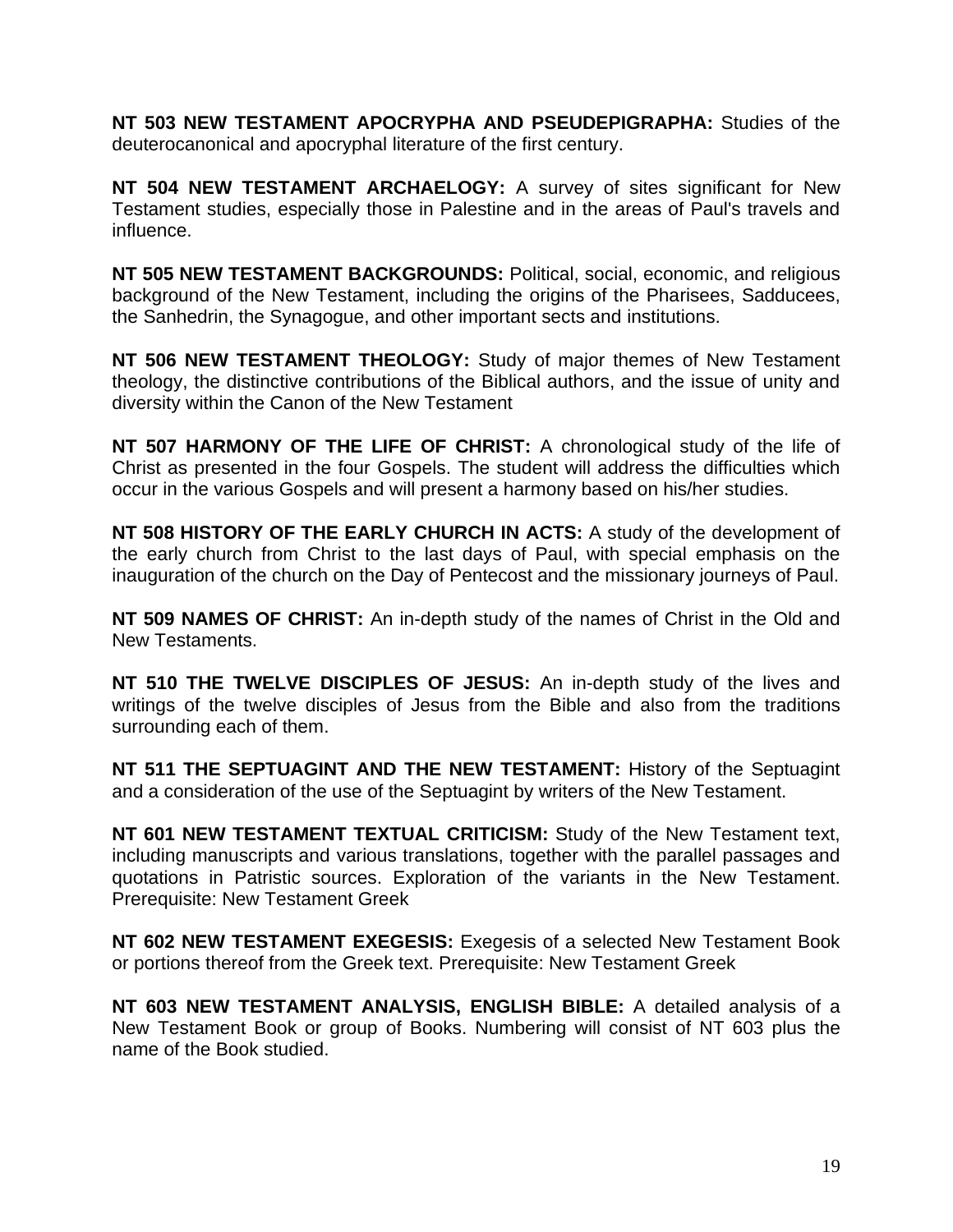#### <span id="page-19-0"></span>**OLD TESTAMENT STUDIES**

**OT 501 INTRODUCTION TO THE OLD TESTAMENT:** A detailed study of the development and canonicity of the Old Testament with special emphasis given to the answering of major critical problems. Includes a survey of the Apocryphal, deuterocanonical, and secular writings which support the formulation of the Old Testament.

**OT 502 HEBREW HISTORY I:** Study of Israel from Abraham to the end of Solomon's reign.

**OT 503 HEBREW HISTORY II:** Study of the divided kingdom to the post exilic years.

**OT 504 OLD TESTAMENT THEOLOGY:** The historical origins and development of selected basic themes of Old Testament theology, their relation to the New Testament, and their relevance for the mission and message of the contemporary church.

**OT 505 CHRISTOLOGY OF THE OLD TESTAMENT:** An in-depth study of the Christology of the Old Testament including Scriptural and historical evidences for the Messiahship and deity of Jesus Christ, and a survey of the Messianic prophecies, followed by a detailed analysis of the Christophanies.

**OT 506 GEOGRAPHY OF THE BIBLE LANDS:** Physical geography of Palestine including natural regions, political units, geographical history since antiquity, and identification of ancient sites.

**OT 507 ARCHAEOLOGY OF THE OLD TESTAMENT:** Survey of the ancient peoples of the Biblical world including the Sumerians, Egyptians, Babylonians, Assyrians, Hurrians, Hittites, and others, with particular attention to political, social, and economic aspects of these cultures which are of significance in interpreting the Old Testament.

**OT 508 PENTATEUCH:** Examination of Genesis-Deuteronomy with special emphasis on the historical and hermeneutical questions of Genesis 1-11, the giving of the Ten Commandments and the Levitical Law, and God's redemption and preservation of His chosen people Israel.

**OT 509 INTRODUCTION TO ISAIAH:** A study of Isaiah with particular emphasis placed on the authorship and unity of the Book, the unfolding of God's revelation concerning Christ, and the place of the Servant of Jehovah in the Book.

**OT 510 COVENANTS:** A study of the major covenants in their Biblical settings with special emphasis on their application to Israel in Bible prophecy.

**OT 511 OLD TESTAMENT APOCRYPHA:** A study of the fourteen books known as the Old Testament Apocrypha with a special emphasis on the background and survey of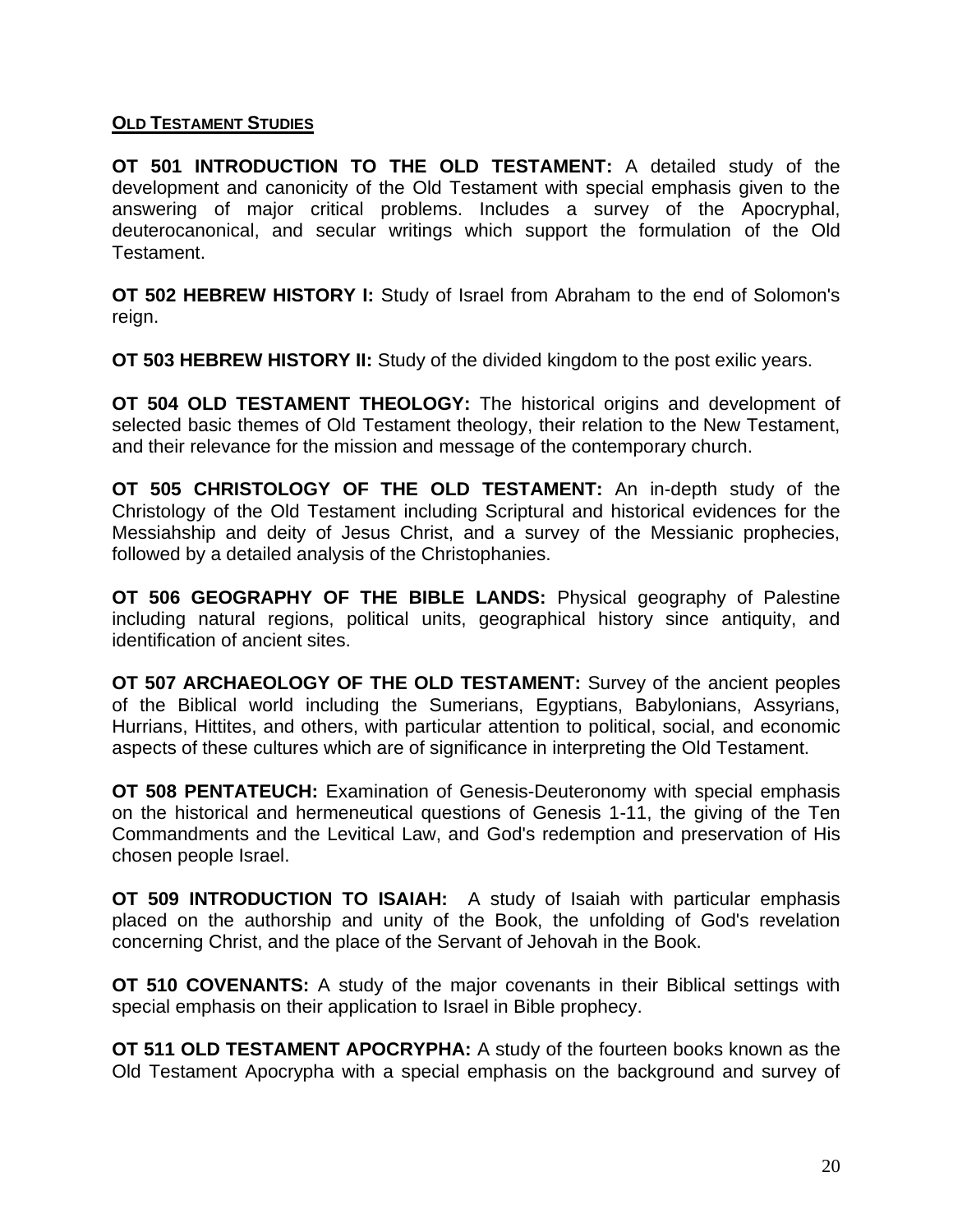each of the books and an analysis of why we do not accept these books as part of the canon.

**OT 512 NAMES OF GOD IN THE OLD TESTAMENT:** A study of the names of God in the Old Testament and what they reveal about the nature of God.

**OT 701 OLD TESTAMENT TEXTUAL CRITICISM:** Introduction to the methodology of lower criticism and comparison of the Massoretic Text of problem passages with the Septuagint and other ancient versions. Prerequisite: Biblical Hebrew

**OT 702 OLD TESTAMENT EXEGESIS:** Exegesis of a selected Old Testament Book or portions thereof from the Biblical Hebrew. Prerequisite: Biblical Hebrew

**OT OLD TESTAMENT ANALYSIS, ENGLISH BIBLE:** A detailed analysis of an Old Testament Book or group of Books. Numbering will be NT plus the first three letters of the Book, e.g. NT GEN (Genesis).

#### <span id="page-20-0"></span>**STUDIES IN THEOLOGY**

**TH 501 SYSTEMATIC THEOLOGY I:** A systematic study Bible doctrines.

#### **TH 502 SYSTEMATIC THEOLOGY II:** See TH501

TH 503 THEOLOGY PROPER: A study of the doctrine of God, including the Scriptural and extra-biblical evidence for the existence of God, the attributes of God, His interaction with man, and His relation to the Trinity.

**TH 504 THEOLOGY OF PRAYER:** An examination of prayer in the light of the Biblical examples and teaching. This course will give the student the appreciation of the importance and power of prayer in the believer's life.

**TH 505 PREMILLENNIALISM:** Positive presentation of the view of the second coming of Christ called premillennialism, its bearing on related doctrines, its Biblical hermeneutic, and its historical development.

#### <span id="page-20-1"></span>**STUDIES IN BIBLICAL LANGUAGES**

**BL 501 NEW TESTAMENT GREEK I:** A study of Koine Greek, grammar, and syntax with readings from selected Biblical passages. The course will include an introduction in the use of study tools such as lexicons, concordances, and Greek-based commentaries.

#### **BL 502 NEW TESTAMENT GREEK II: See BL 501**

#### **BL 503 NEW TESTAMENT GREEK III: See BL 501**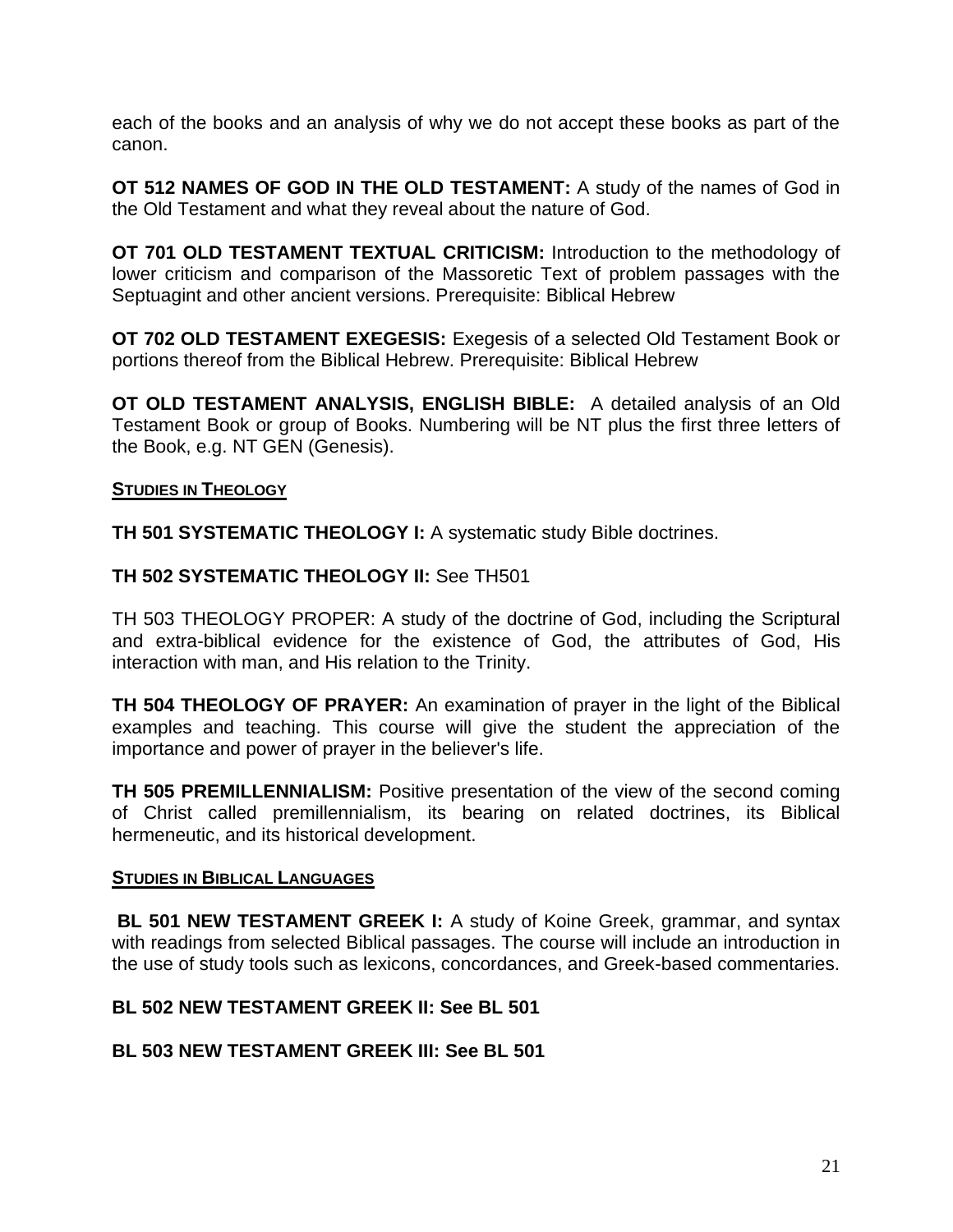**BL 601 BIBLICAL HEBREW I:** Rudiments of Biblical Hebrew language, grammar, and syntax. Includes proper use of exegetical tools such as lexicons, concordances, and Hebrew-based commentaries.

#### **BL 602 BIBLICAL HEBREW II: See BL 601**

#### **BL 603 BIBLICAL HEBREW III: See BL 601**

**BL 604 GREEK WORD STUDIES:** Researches the etymology and use, including meaning, of principle New Testament Greek words. Cognates and synonyms are also considered in this course. Prerequisite: New Testament Greek

**BL 701 HEBREW WORD STUDIES:** Research of the etymology, use, and meaning of principle Old Testament words. Cognates and synonyms are considered. Prerequisite: Biblical Hebrew

#### <span id="page-21-0"></span>**STUDIES IN PASTORAL COUNSELING**

**PS 501 CHRIST-BASED COUNSELING I:** This course discusses a counseling approach based on the life of Christ including His essence, personality, and experiences. The course includes comparisons to the psychological professions such as motivation, behavior modification, conceptual theories, heredity, environment, scientific evidence and similar topics. Christian-counselors discover the preeminent form of Christian Counseling.

PS 502 CHRIST-BASED COUNSELING II: This course utilizes the foundational principles in PS 501 to develop application models and techniques to utilize Christbased principles. These applications would be administered in counseling conditions such as pre-marital and family counseling, ministering to substance abusers, and issues described as Hard Core.

PS 503 THE BIBLE IN COUNSELING: Emphasis on how the proper use of the Bible alone can aid the pastor in helping others solve their problems. Critical examination of the Biblical issues are central to the successful completion of this course.

**PS 506 MARRIAGE COUNSELING:** Acquainting counselors with the fundamentals of counseling those in troubled marriages. Some attention will also be given to pre-marital counseling with specific recommendations concerning the best information forms to be used in discovering the prospective mates' views on all areas affecting marriage.

**PS 507 FAMILY COUNSELING:** Intensive study of the principles and methods of pastoral counseling in the area of family problems.

**PS 508 COUNSELING VICTIMS OF DRUGS AND ALCOHOLISM:** Provides a survey of the nature of chemical dependency in contemporary society, examines the relevant Biblical material, and offers approaches to the ministry which enable pastors to utilize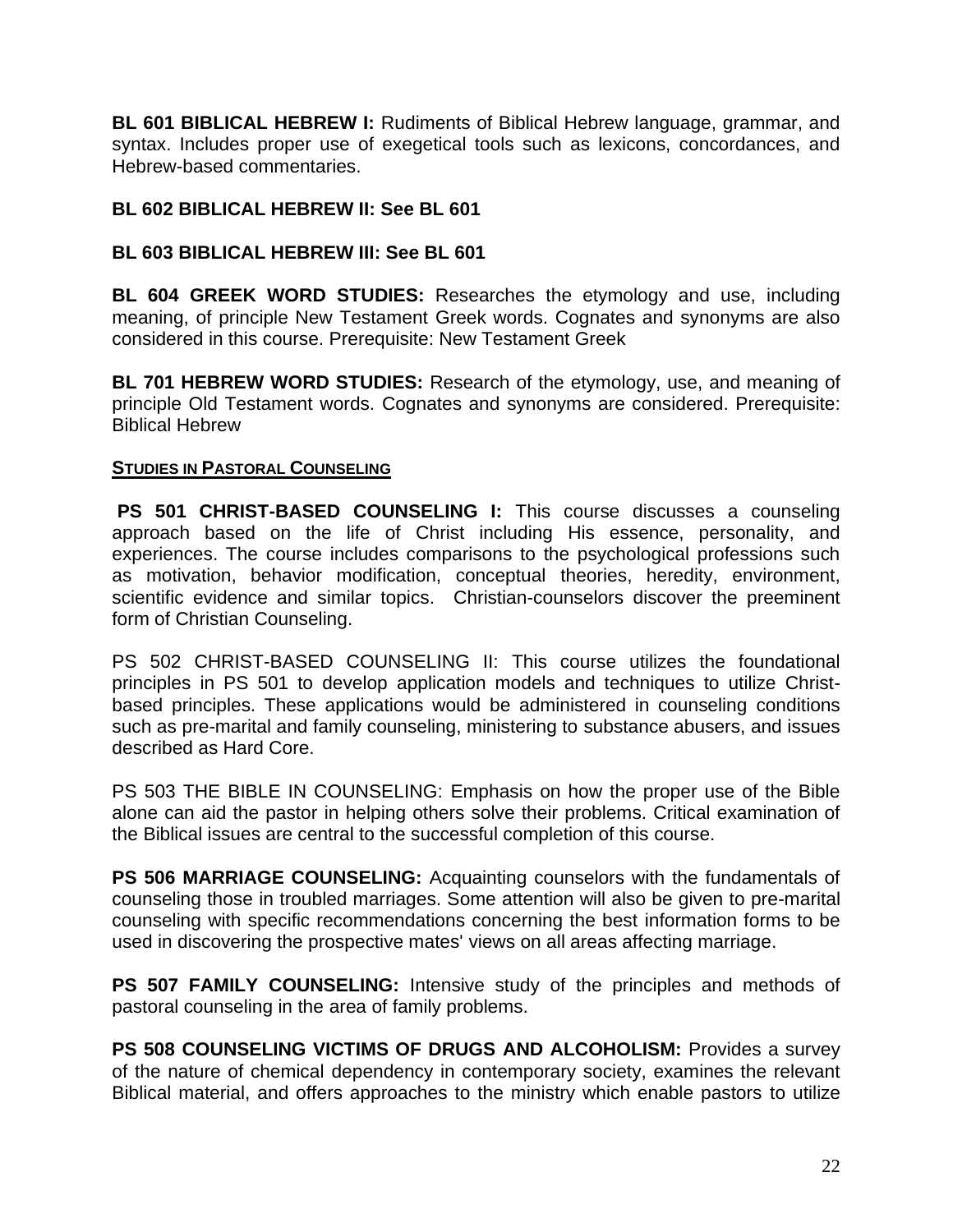the resources of their community and church in aiding the chemically dependent and their families.

**PS 509 COUNSELING THE CULTIST:** Counseling methods and techniques to be utilized when dealing with those involved in cults and their families

**PS 510 CHRIST THE GREAT PHYSICIAN:** An in-depth study of Christ's personal interviews and how He dealt with the individual's problems. The student will learn many principles for personal counseling.

#### <span id="page-22-0"></span>**STUDIES IN PASTORAL THEOLOGY**

**PT 501 CHURCH ADMINISTRATION:** Provides insights and skills in management by objectives, goal setting, budget building, stewardship programs, communication among staff (professional and volunteer), time management, and related matters arising from the needs of the students.

**PT 502 THE PASTORAL OFFICE:** The Pastor's call from God, the candidating process, shepherding the flock, the relationship of that office to the rest of the church family, and his family and personal life.

**PT 503 WORSHIP:** Study of worship, its principles, and its role in Christianity. The course will develop skills in planning, directing, and evaluating worship opportunities, including the use of music and other media.

**PT 504 ADVANCED HOMILETICS:** A graduate laboratory course in which students will deliver several types of sermons, such as expository, textual, topical, evangelical, and doctrinal.

**PT 505 ASSISTANTS TO THE PASTOR:** A study of the many-faceted ministries involved in assisting the ministry of the pastor. Emphasis is given to the ethics of a subordinate role and the accountability which the worker has to the pastor, other staff members, church officers, and the congregation as a whole.

**PT 506 EVANGELISTIC OUTREACH:** A study of the methods of community outreach available to the local church, such as door-to-door calling, follow up, home Bible studies, media programs, vacation Bible schools, etc.

**PT 507 SERMON ANALYSIS**: A study of sermons of great preachers, past and present, in which the student will evaluate the sermons as to outline, content, length, purpose, use of illustrations, general effectiveness in accomplishing the goals of the sermons.

**PT 508 CHRISTIAN LEADERSHIP:** An in-depth study of leadership principles and methods. The student should concentrate in the major area of his/her studies.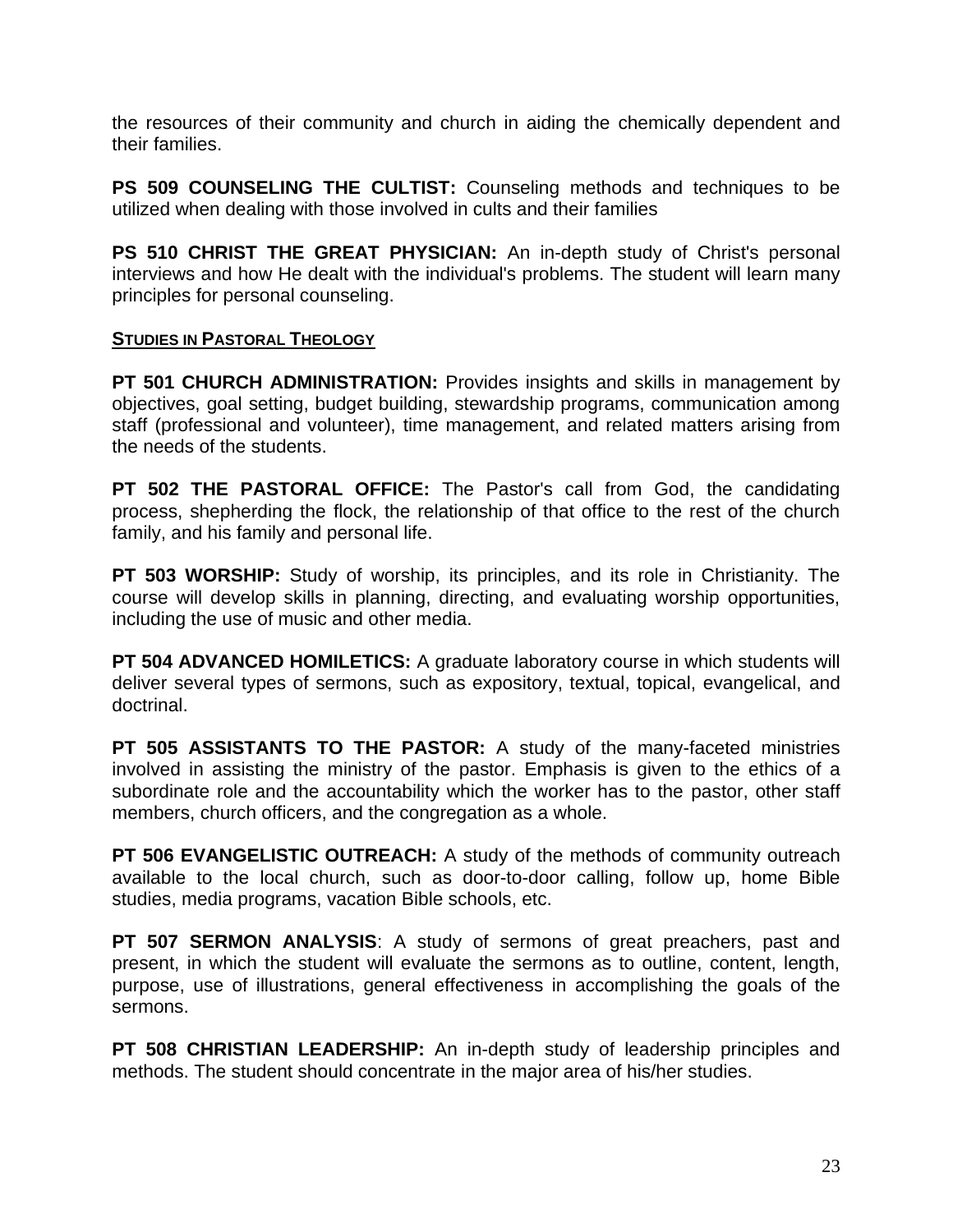**PT 509 CHRISTIAN ETHICS:** Biblical perspectives on contemporary ethical issues facing the church and the minister. The following subjects will be examined in light of Scripture: divorce, abortion, euthanasia, genetic control, sex, war, racism, ecology, personal life style, and the church's social responsibilities.

**PT 599 INTERNSHIP (and PRACTICUM see 699):** Hands-on training under the direction of a Professor in conjunction with a local pastor. The student will have opportunities to see first-hand how a church works. As the pastor directs, the student may help teach Sunday School, preach in some of the services, observe board meetings, help administer programs in the church, and assist the pastor in any area in which the pastor feels there is a specific need. The student will keep a notebook including observations and a log of his participation in any church activity. The student will be graded on participation and cooperation with the local pastor and church members, as well as the quality of the notebook which he will turn in at the close of his internship.

#### <span id="page-23-0"></span>**STUDIES IN CHRISTIAN EDUCATION**

**CE 501 HISTORY AND PHILOSOPHY OF CHRISTIAN EDUCATION:** Study of the historical development of educational thought and expression with emphasis placed on the emerging educational theories and practices which have influenced Christian education in the U.S.

**CE 502 TEACHING AND LEARNING TECHNIQUES:** An examination of the principles of teaching and learning. It allows the student to put these principles into practice in his/her own ministry.

**CE 503 EDUCATIONAL MINISTRY OF THE CHURCH:** This course acquaints the student with the entire educational structure of the local church. It also contains methods and principles of the educational ministry.

**CE 504 CURRICULUM DEVELOPMENT:** Evaluation, selection, and development of materials for use in the curriculum of the local church ministries including Sunday School, children's church, youth meetings, adult training sessions, camping programs, vacation Bible schools, etc.

**CE 505 THE MINISTER/DIRECTOR OF CHRISTIAN EDUCATION:** The course examines the role of the Christian educator as head of the educational ministry of the local assembly. It includes an introduction to administrative and management techniques as applied to the Christian education ministry.

**CE 506 STORYTELLING:** The techniques and methods of effective storytelling and effective use of media.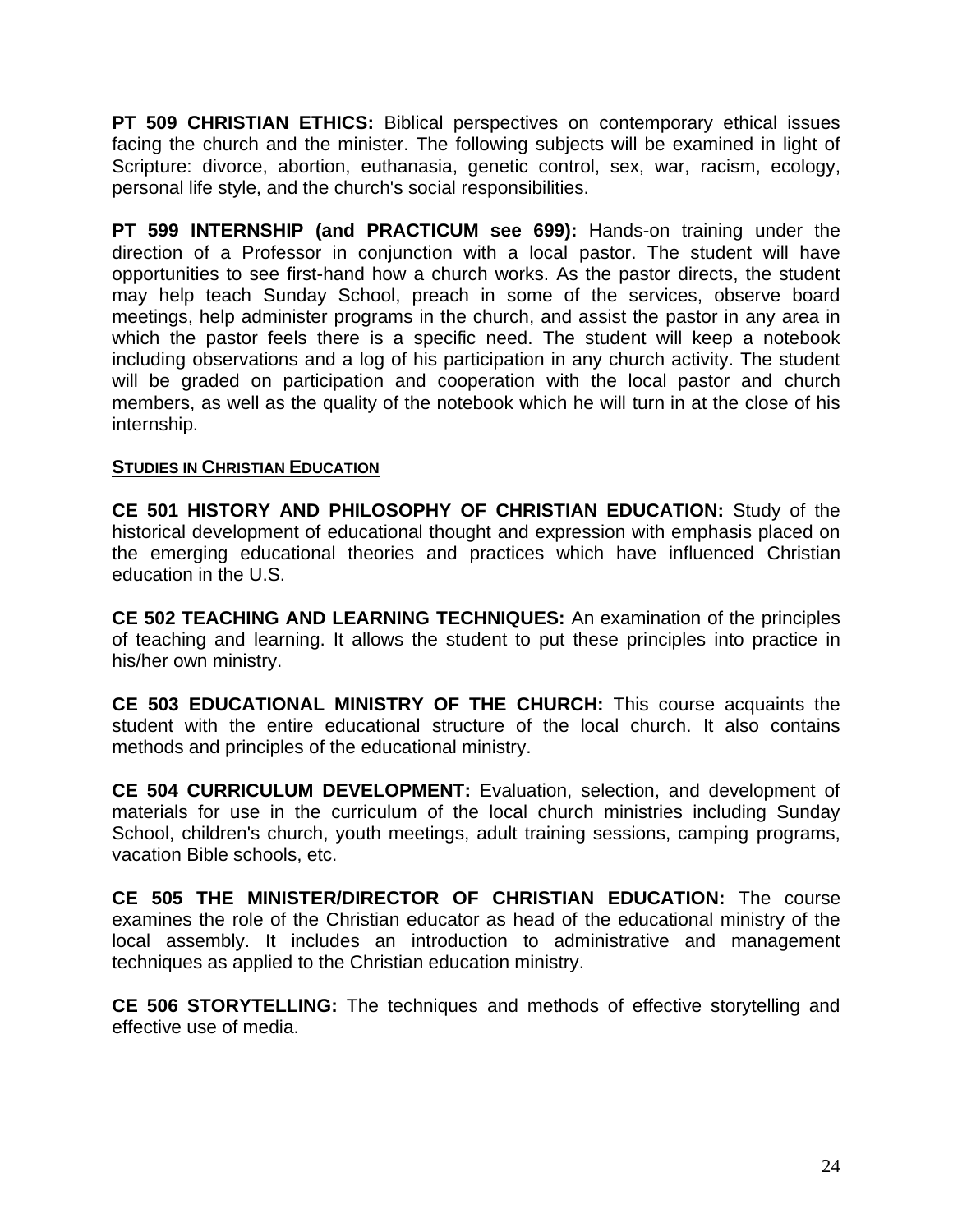**CE 507 THE CHURCH PRESCHOOL OR DAY CARE CENTER:** Organization, management, administration, and general operation of the church-sponsored preschool or day care center.

**CE 508 THE CHURCH ELEMENTARY SCHOOL:** Organization, management, administration, and general operation of the church-sponsored elementary school.

**CE 509 CHILDREN'S CHURCH:** Development and administration of a children's worship program in the local church.

**CE 510 MINISTRY TO YOUTH:** A thorough study of the teaching and shepherding ministry to youth in the church emphasizing the special needs of youth and their place in the church.

**CE 511 CAMPUS MINISTRIES:** A study of the ministry of the local church to colleges and universities.

**CE 512 MINISTRY TO ADULTS:** A study of the total ministry of the local church to the adults in its membership and service areas. Emphasis is placed on the special needs of adults and their place in the Bible study and teaching ministries of the church.

**CE 513 MINISTRY TO SINGLE ADULTS:** A study of the ministry to the unmarried, divorce, or otherwise single adults in the local church. Emphasis is placed on programs which meet their needs and how they can relate to the married adults and other groups within the church.

**CE 514 MINISTRY TO SENIOR ADULTS:** A study of the ministry of the local church to senior adults in the congregation and the church service area. Includes examination of materials relevant to ministry in convalescent homes, retirement homes, hospitals, and the homebound.

**CE 601 CHRISTIAN EDUCATION POSITION PAPER:** This paper should be written in literary essay form, reflecting the student's own philosophy of Christian Education. The student should draw from her/his academic training, internship experiences, and demonstrated ability in the practice of Christian.

#### <span id="page-24-0"></span>**EDUCATION**

**CE 699 CHRISTIAN EDUCATION PRACTICUM:** Hands-on training under the direction of a Professor in conjunction with a local church Christian Education program. Under the supervision of an experienced teach, the student will have opportunities to teach in Sunday School, children's church, and/or youth activities. Under the pastor and/or CE director the student will be able to learn about local church Christian Education ministries from the administrative viewpoint. The student will keep a notebook including observations, a log of activities, and any teaching or administrative hints or materials collected during this course.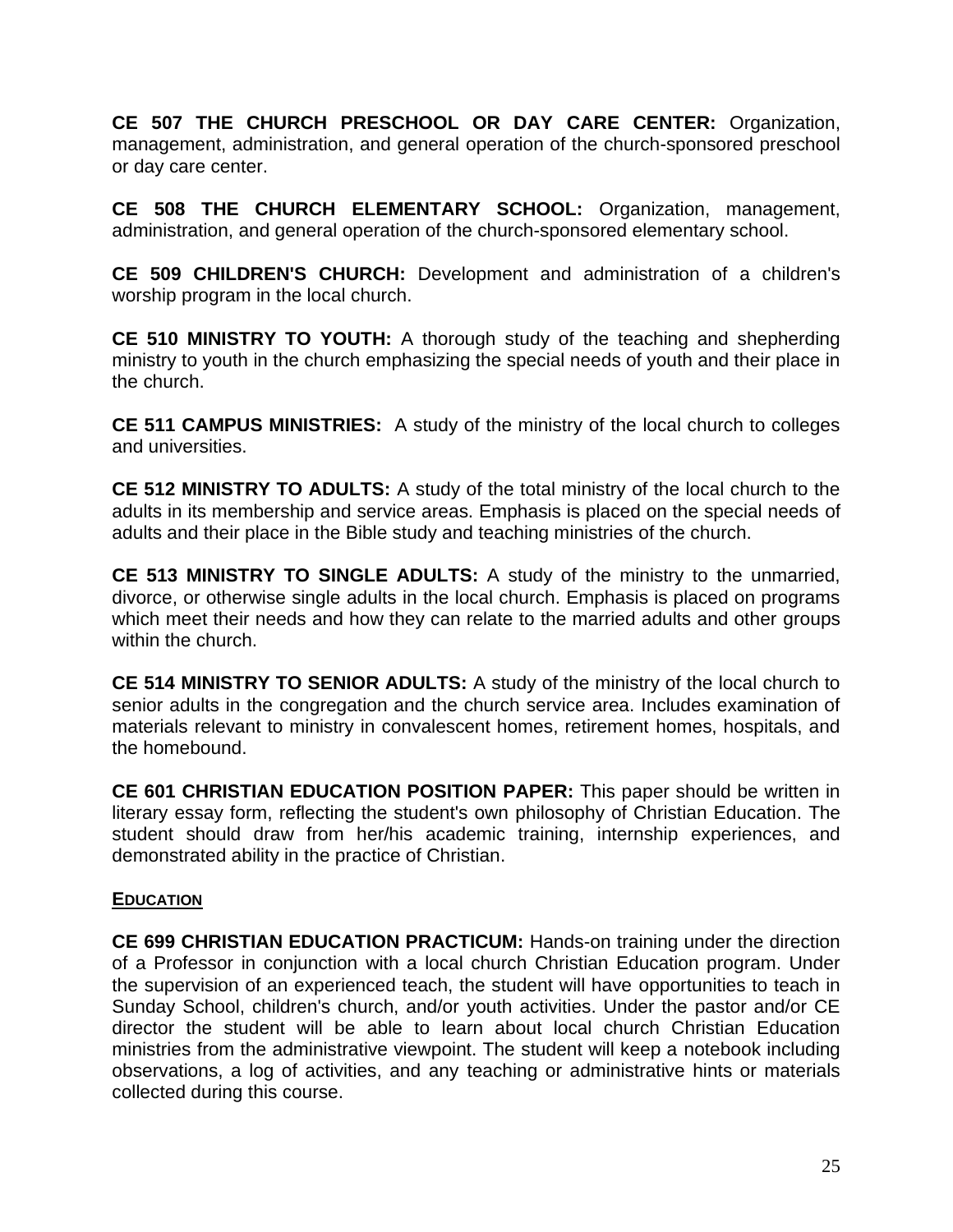#### **STUDIES IN HISTORY**

**HI 501 ANCIENT CIVILIZATIONS:** Survey of the political, social, economic, religious, and intellectual characteristics of the nations and movements of antiquity as they related to the Bible, with special emphasis on Babylon, Medo-Persia, Greece, and Roman empires.

**HI 502 SURVEY OF CHURCH HISTORY:** A survey of Church history from the time of Christ to the present.

**HI 503 CHURCH HISTORY I:** An in-depth study of Church History from the founding of the church through the Reformation.

**HI 504 CHURCH HISTORY II:** An in-depth study of Church History from the post-Reformation era to the present

**HI 505 CHRISTIAN RELIGIONS IN AMERICA**: A study of major religions in America, their history, distinctive doctrines, and general information concerning their current status.

**HI 506 ALTERNATIVE RELIGIONS IN AMERICA:** A study of the origins and development of alternative religions and their influence on American culture.

**HI 507 HISTORY OF FUNDAMENTALISM:** A history of the Fundamentalist movement analyzing its historical roots, leading personalities, issues, battles, and present day status.

#### **STUDIES IN MUSIC**

**U 501 ELEMENTS OF MUSIC:** A study of the basic elements of music. The student will learn the fundamentals of reading and writing music.

#### **DIRECTED RESEARCH**

**RE 599 RESEARCH PROJECT:** The Master of Ministry candidate shall choose a topic in the area of her/his course of study which shall provide the candidate opportunity to demonstrate his/her ability to present information in a style and format consistent with the academic level of accomplishment. The project is to be a formal research paper in standard thesis format of at least 20-25 pages and is to be under the direction of a Professor selected by the Vice President. Guide for this project will be Kate L. Turabian's A Manual for Writers of Term Papers, Theses, and Dissertations. (Chicago: Univ. of Chicago Press). Students are directed to use the latest edition.

**RE 699 MASTER'S THESIS:** This culmination of the candidate's graduate study provides opportunity for demonstration of the student's ability to present information in a scholarly style and format consistent with the student's academic level of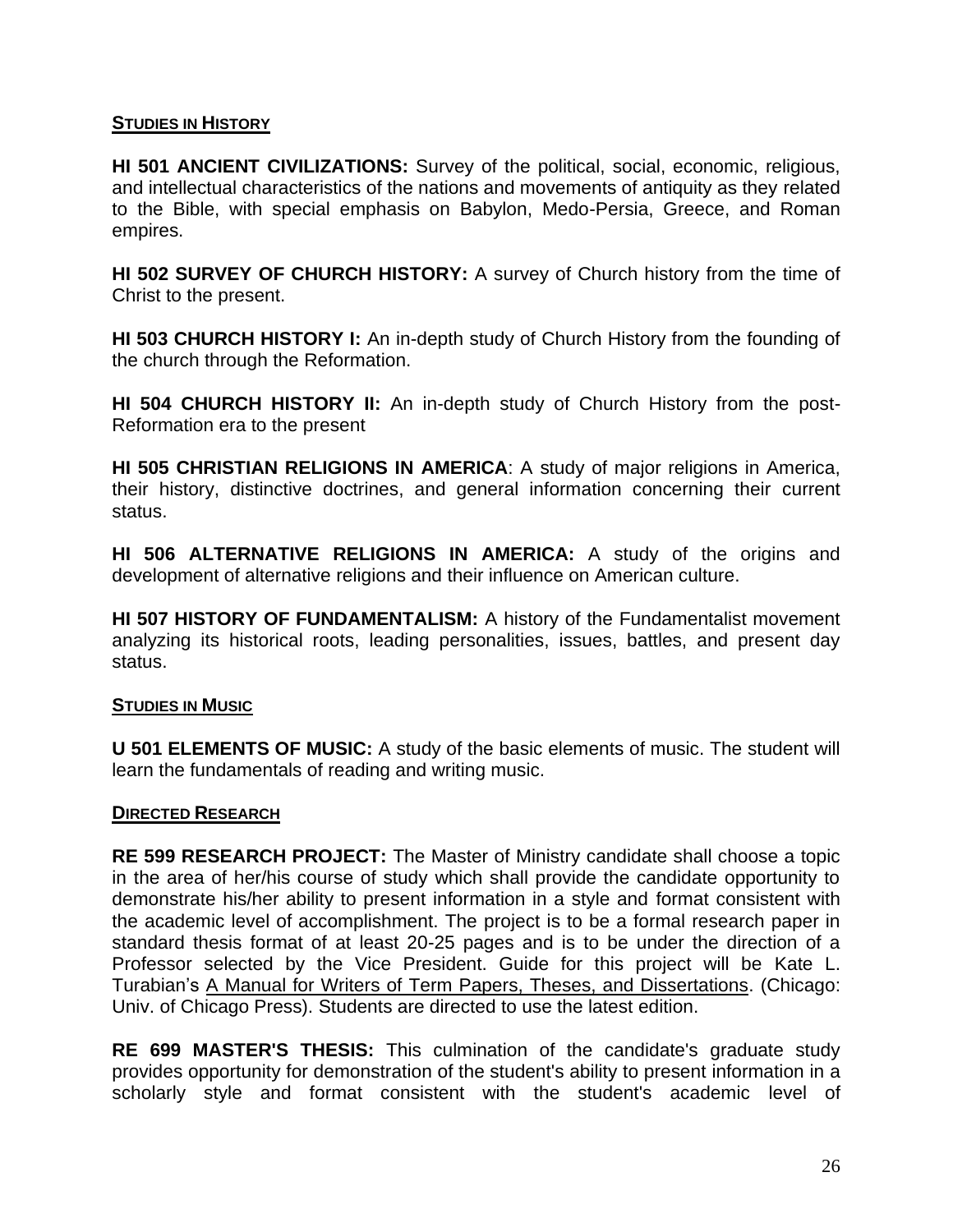accomplishment. The Master's project must include a minimum of 50 pages or more. The student should consult the requirements which are available through the Dean. For consistency of form, each student is required to use Kate L. Turabian's A Manual for Writers of Term Papers, Theses, and Dissertations. (Chicago: Univ. of Chicago Press). Students are directed to use the latest edition.

**RE 999 DOCTORATE PROJECT:** This culmination of the candidate's graduate study provides opportunity for demonstration of the student's ability to present information in a scholarly style and format consistent with the student's academic level of accomplishment. The Doctorate project must include a minimum of 100 pages or more. The student should consult the requirements which are available through the Dean. For consistency of form, each student is required to use Kate L. Turabian's A Manual for Writers of Term Papers, Theses, and Dissertations. (Chicago: Univ. of Chicago Press). Students are directed to use the latest edition.

**PROPOSAL PHASE:** This initial section of the Master's Thesis provides the framework for the development of the project. Your subject should relate specifically to the major area of the student's study. The proposal includes a formal written statement which defines the problem to be addressed, describes the scope of the effort to be followed, and presents the sources of reading and information to be utilized in the research. It further proposes the manner in which the results of the research are to be presented.

APPLY FOR ACCEPTANCE TO ANY OF THE [A3CEES' SYSTEM OF SEMINARI](http://members.aol.com/cpcsincal/cpcsapp.htm)[ES,](http://members.aol.com/cpcsincal/cpcsapp.htm)  [SCHOOLS & INSTITUTES](http://members.aol.com/cpcsincal/cpcsapp.htm)

[RETURN TO HOME](http://collegeplex.org/AIIintro.htm)

[PAGE](http://collegeplex.org/AIIintro.htm)

Last Update: Today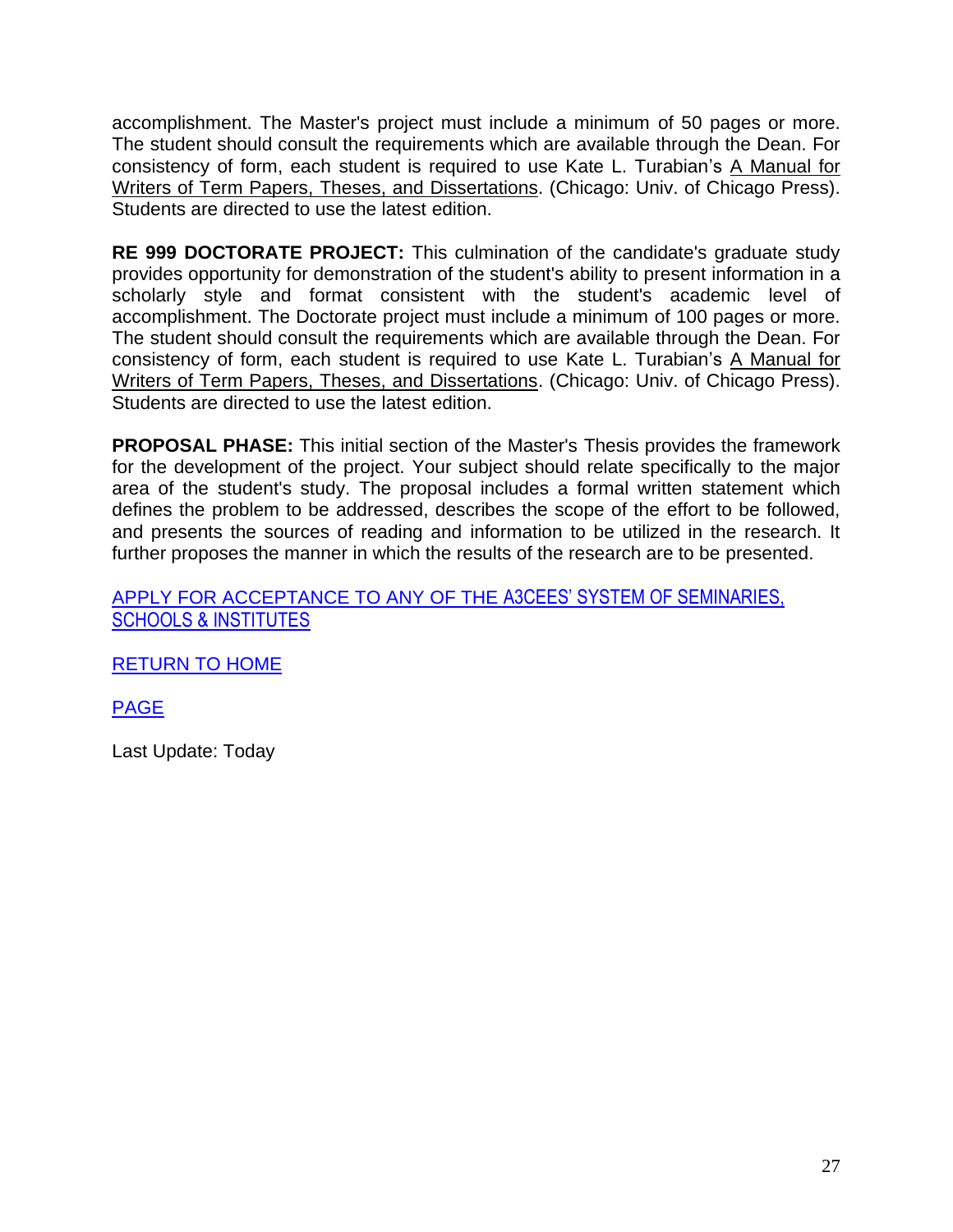## Catalog Appendix

Catalog contents described here are in the undergraduate catalog. They are appended here for easy access.

## **RECOGNITION AND ACCREDITATION**

A3CEES' SYSTEM OF SEMINARIES, SCHOOLS & INSTITUTES has found that few students understand recognition and accreditation.

Regardless of one's personal view of major Christian colleges such as Bob Jones University (until 2007), Pensacola Christian College and others, they like A3CEES' SYSTEM OF SEMINARIES, SCHOOLS & INSTITUTES represent colleges that meet the requirements for United States Department of Education recognition and accreditation. However, they have resisted USDE accreditation to maintain their core faith tenets. A significant reason why institutions seek accreditation is eligibility for federal funding through student loans and grants. Unfortunately, federal funding places pressure on religious institutions to hire and accept employees and students who may not uphold the same Christian values. A3CEES' SYSTEM OF SEMINARIES, SCHOOLS & INSTITUTES will not be forced to hire persons who do not hold the same faith, practice the same lifestyle, or observe the same principles that A3CEES' SYSTEM OF SEMINARIES, SCHOOLS & INSTITUTES embrace. A3CEES' SYSTEM OF SEMINARIES, SCHOOLS & INSTITUTES has completely eliminated such a need, dependency, or vulnerability. "Christian" USDE accrediting associations such as Transnational Association of Colleges and Schools, Association of Theological Schools, and American Association of Bible Colleges must hold to policy and practices, which make the hundreds of institutions they accredit extremely vulnerable to extraordinary tuition rates, internal stresses concerning employment, alternate sexual life-styles, and religious freedom. Institutions have a right to make the choices for these accrediting bodies. Likewise, A3CEES' SYSTEM OF SEMINARIES, SCHOOLS & INSTITUTES has the right to reduce such vulnerabilities.

NEW: *The case of HEB Ministries Incorporated (Tyndale Seminary of Fort Worth, Texas vs. the State of Texas Board of Education revealed and affirmed that the government-based accreditation process secularizes Christian schools causing them to assume anti-Biblical administrative and academic standards to achieve accredited status. The case was so convincing the Texas State Supreme Court ruled 8 to 0 in HEB ministry's favor. While this occurred in Texas, this decision has bearing on every state. This is a matter of record. Use the following links to see the court record and press article (Click: [Supreme court,](http://collegeplex.org/HEBsupremecourt.doc) or [Press](http://collegeplex.org/HEBbaptistpress.doc)  [Article\)](http://collegeplex.org/HEBbaptistpress.doc). As a result of these findings, no A3CEES institution will assume compromise that stains our institution's testimony. While we cannot speak for any other organization or institution, we prefer the affirmation of Christian schools, Christian scholars, experienced ministers, and our God without imposition. Evidence demonstrates that if a believer prepares in a viable, recognized-and-affirmed program, God will open the doors of opportunity. Our history, the extraordinary men and women in ministry who have contributed to our institutions' success, and our present status, affirms our call to equipping men and women for professional ministry in Jesus Christ.*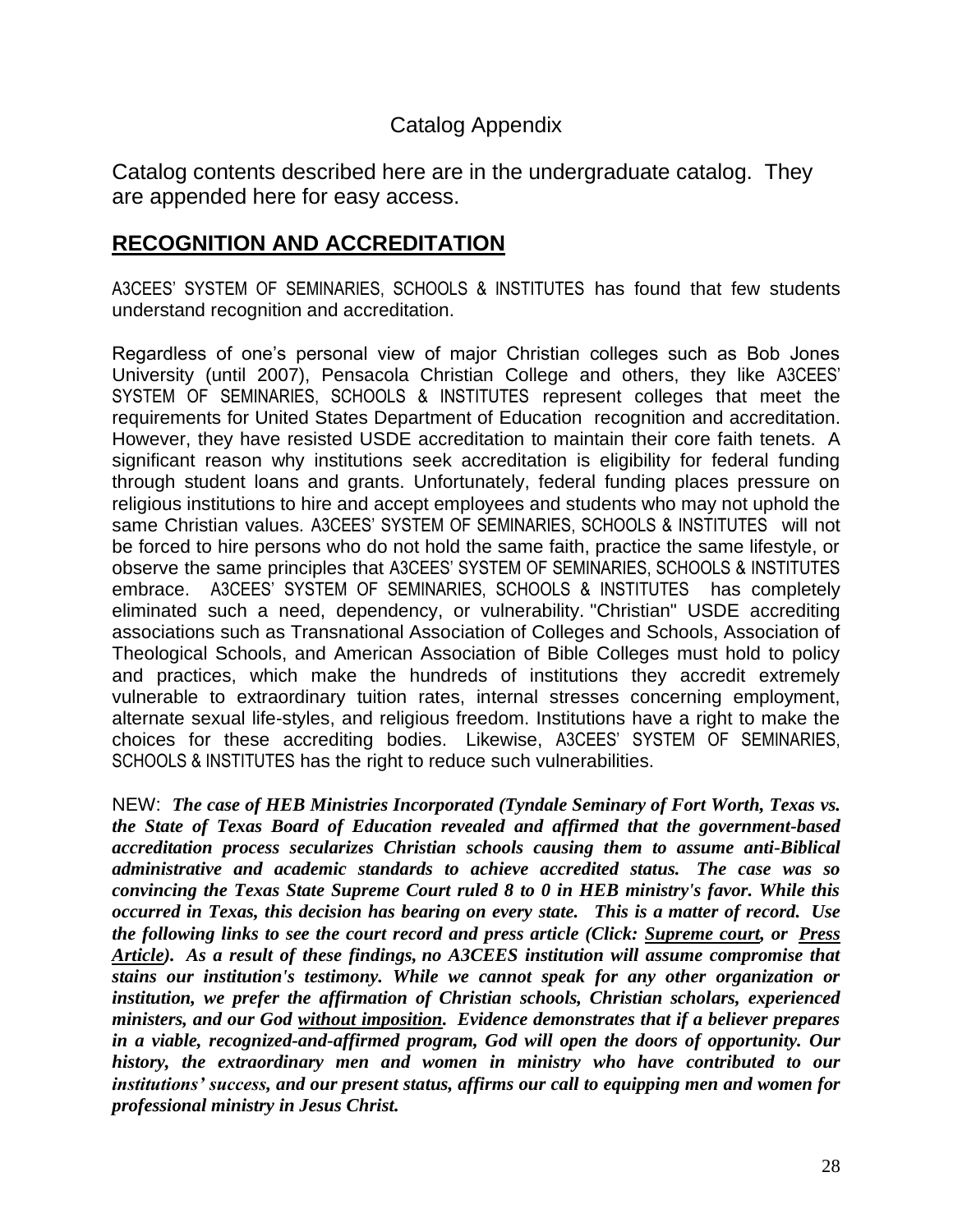As with any other schools or colleges, students must inquire from other institutions to which they wish to transfer, and from prospective employers, concerning studies completed through A3CEES' SYSTEM OF SEMINARIES, SCHOOLS & INSTITUTES. Again, this should be done with State, USDE or non-USDE approved institutions. Our programs allow adult-students to move through every division of the Seminary, graduate and postgraduate. It is available world-wide. Adult-students are informed to select a graduate or post-graduate program where they can complete matriculation. Typically, graduate programs are not transferable regardless of status.

## **TUITION**

**There are two tuition schedules**: *Ministry-Sensitive and Hardship. Please see both to determine which applies to your situation.*

#### **GENERAL COSTS**

**Application Fee \$25.00 (non-refundable)**

**Graduation Fee \$100.00 (Graduations are in Modesto, California, or other areas as needed).**

#### **MINISTRY SENSITIVE**

**Ministry Sensitive tuition is generally for persons with household income of \$60,000 or more.**

**Undergraduate \$100.00 per credit hour or equivalent Graduate \$150.00 per credit hour or equivalent Post Graduate \$200.00 per credit hour or equivalent**

#### **TOTAL PROGRAM MINISTRY SENSITIVE TUITION WITH TOTAL PROGRAM DISCOUNT**

**LOWER-DIVISION (AA - 2 YEAR EQUIVALENT) - \$5000 UPPER-DIVISION (BA - 4 YEAR EQUIVALENT) - \$5000**

• **AA & BA TOGETHER - \$7500**

**GRADUATE DIVISION (45 CREDIT HOURS) \$5750**

- **MDIV. - \$7000**
- **DRE - \$7000**

**DOCTORAL LEVEL** 

- **DMIN - \$8000**
- **THD - \$8000**
- **PHD - \$8000**

#### **HARDSHIP TUITION**

**Hardship Tuition is generally for persons with household income of less than \$60,000. However, it is also for** *any* **income level where the adult student determines that the Hardship tuition would be appropriate for their financial circumstance**.

**Undergraduate \$50.00 per credit hour or equivalent Graduate \$75.00 per credit hour or equivalent Post Graduate \$100.00 per credit hour or equivalent**